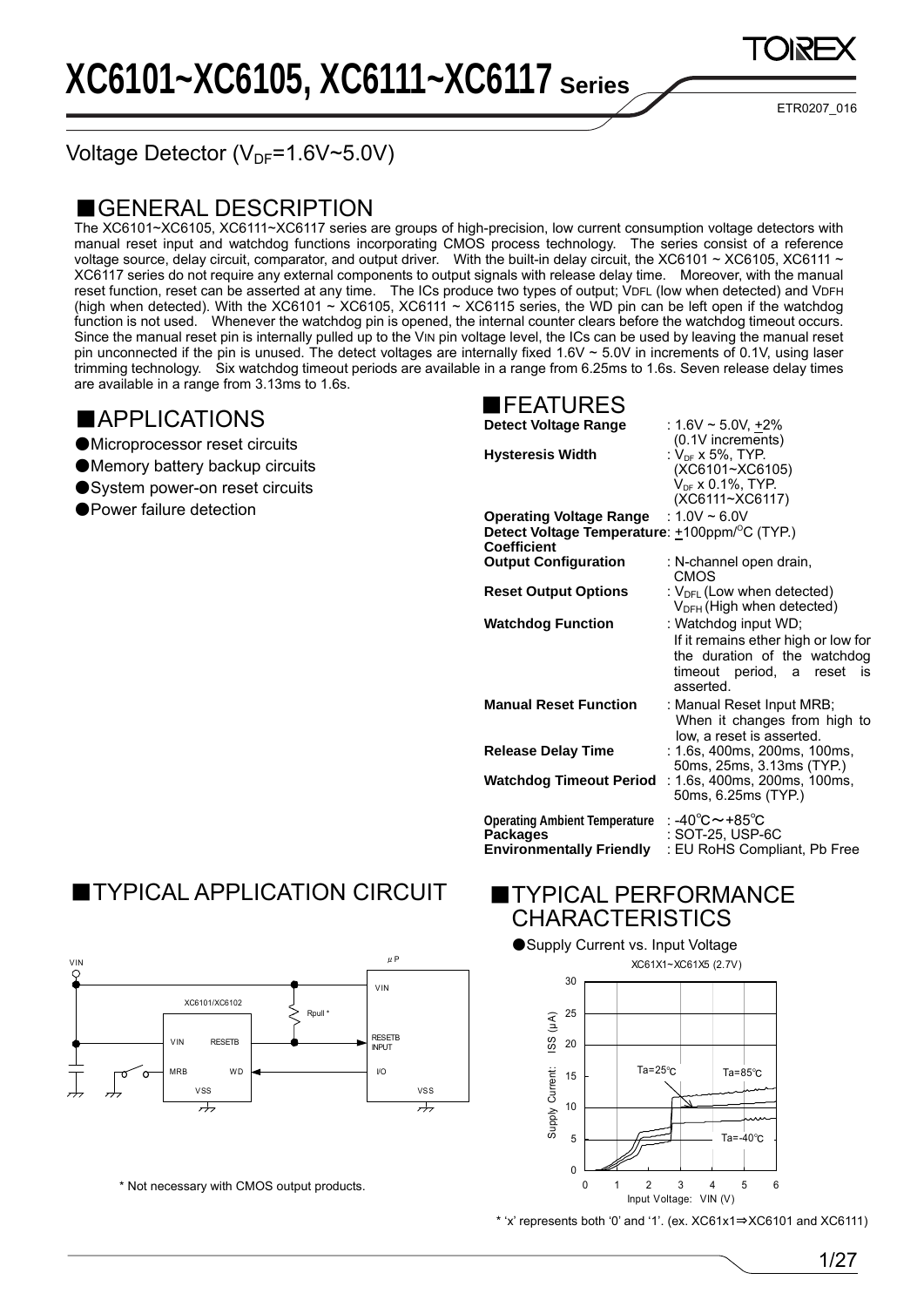### ■PIN CONFIGURATION

 $\bullet$ SOT-25



XC6103 & XC6113 Series XC6104, XC6105 Series



SOT-25 (TOP VIEW)

XC6114, XC6115 Series



SOT-25 (TOP VIEW)

#### XC6116, XC6117 Series



SOT-25 (TOP VIEW)

#### ●USP-6C

XC6101, XC6102 Series XC6111, XC6112 Series



USP-6C (BOTTOM VIEW) USP-6C (BOTTOM VIEW) USP-6C (BOTTOM VIEW) USP-6C (BOTTOM VIEW)

XC6103 & XC6113 Series XC6104, XC6105 Series



\* The dissipation pad for the USP-6C package should be solder-plated in reference mount pattern and metal masking so as to enhance mounting strength and heat release. If the pad needs to be connected to other pins, it should be connected to the Vss (No.5) pin.

XC6114, XC6115 Series



XC6116, XC6117 Series



### ■PIN ASSIGNMENT

|   | <b>PIN NUMBER</b> |   |               |   |                |                |                             |               |                                  |  |  |                 |                 |
|---|-------------------|---|---------------|---|----------------|----------------|-----------------------------|---------------|----------------------------------|--|--|-----------------|-----------------|
|   | XC6101, XC6102    |   | XC6103        |   | XC6104, XC6105 | XC6116, XC6117 |                             |               |                                  |  |  | <b>PIN NAME</b> | <b>FUNCTION</b> |
|   | XC6111, XC6112    |   | XC6113        |   | XC6114, XC6115 |                |                             |               |                                  |  |  |                 |                 |
|   | SOT-25 USP-6C     |   | SOT-25 USP-6C |   |                |                | SOT-25 USP-6C SOT-25 USP-6C |               |                                  |  |  |                 |                 |
|   |                   |   |               |   |                |                |                             | <b>RESETB</b> | <b>Reset Output</b>              |  |  |                 |                 |
|   | 4                 |   |               |   | 4              |                | 4                           |               | (VDFL: Low Level When Detected)  |  |  |                 |                 |
| 2 | 5                 | 2 | 5             | 2 | 5              | 2              | 5                           | <b>Vss</b>    | Ground                           |  |  |                 |                 |
| 3 | 2                 | 3 | 2             |   |                | 4              |                             | <b>MRB</b>    | <b>Manual Reset</b>              |  |  |                 |                 |
| 4 |                   | 4 |               | 4 |                |                |                             | <b>WD</b>     | Watchdog                         |  |  |                 |                 |
| 5 | 6                 | 5 | 6             | 5 | 6              | 5              | 6                           | <b>VIN</b>    | Power Input                      |  |  |                 |                 |
|   |                   |   |               |   |                |                |                             |               | <b>Reset Output</b>              |  |  |                 |                 |
|   |                   |   | 4             | 3 | $\overline{2}$ | 3              | 2                           | <b>RESET</b>  | (VDFH: High Level When Detected) |  |  |                 |                 |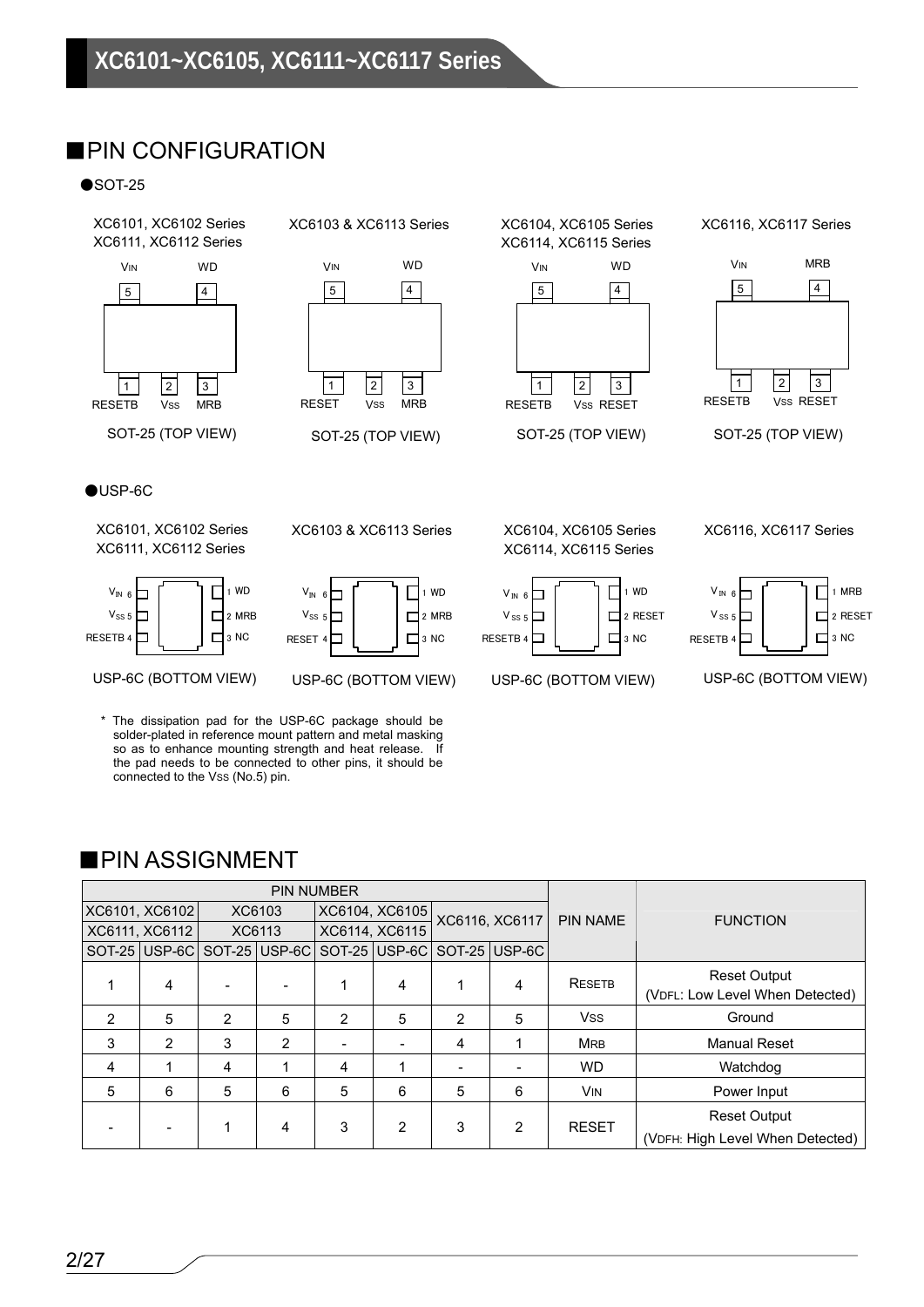### ■PRODUCT CLASSIFICATION

●Selection Guide

| <b>SERIES</b> |        |                 | MANUAL        | <b>RESET OUTPUT</b>  |              |  |
|---------------|--------|-----------------|---------------|----------------------|--------------|--|
|               |        | <b>WATCHDOG</b> | <b>RESET</b>  | <b>VDFL (RESETB)</b> | VDFH (RESET) |  |
| XC6101        | XC6111 | Available       | Available     | <b>CMOS</b>          |              |  |
| XC6102        | XC6112 | Available       | Available     | N-channel open drain |              |  |
| XC6103        | XC6113 | Available       | Available     | ۰                    | <b>CMOS</b>  |  |
| XC6104        | XC6114 | Available       | Not Available | <b>CMOS</b>          | <b>CMOS</b>  |  |
| XC6105        | XC6115 | Available       | Not Available | N-channel open drain | <b>CMOS</b>  |  |
|               | XC6116 | Not Available   | Available     | <b>CMOS</b>          | <b>CMOS</b>  |  |
|               | XC6117 | Not Available   | Available     | N-channel open drain | <b>CMOS</b>  |  |

### ●Ordering Information

XC61①②③④⑤⑥⑦⑧-⑨(\*1)

| <b>DESIGNATOR</b> | <b>ITEM</b>             | <b>SYMBOL</b>  | <b>DESCRIPTION</b>                                                           |
|-------------------|-------------------------|----------------|------------------------------------------------------------------------------|
|                   |                         | 0              | $V_{DF}$ x 5% (TYP.) with hysteresis                                         |
| $\circled{1}$     | Hysteresis Width        | 1              | $V_{DF}$ x 0.1% (TYP.) without hysteresis                                    |
|                   | Functions and           |                | Watchdog and manual functions, and reset                                     |
| $^{\circledR}$    | Type of Reset Output    | $1 - 7$        | output type as per Selection Guide in the above                              |
|                   |                         |                | chart                                                                        |
|                   |                         | Α              | 3.13ms (TYP.)                                                                |
|                   |                         | B              | 25ms (TYP.)                                                                  |
|                   |                         | C              | 50ms (TYP.)                                                                  |
| 3                 | Release Delay Time *    | D              | 100ms (TYP.)                                                                 |
|                   |                         | E              | 200ms (TYP.)                                                                 |
|                   |                         | F              | 400ms (TYP.)                                                                 |
|                   |                         | H              | 1.6s (TYP.)                                                                  |
|                   |                         | $\mathbf 0$    | No WD timeout period for                                                     |
|                   | Watchdog Timeout Period |                | XC6116, XC6117 Series                                                        |
|                   |                         | 1              | 6.25ms (TYP.)                                                                |
| $\circled{4}$     |                         | $\overline{2}$ | 50ms (TYP.)                                                                  |
|                   |                         | 3              | 100ms (TYP.)                                                                 |
|                   |                         | 4              | 200ms (TYP.)                                                                 |
|                   |                         | 5              | 400ms (TYP.)                                                                 |
|                   |                         | 6              | 1.6s (TYP.)                                                                  |
| $(5)$ $6)$        | Detect Voltage          | $16 - 50$      | Detect voltage                                                               |
|                   |                         |                | ex.) 4.5V: $\textcircled{5} \Rightarrow 4$ , $\textcircled{6} \Rightarrow 5$ |
|                   |                         | <b>MR</b>      | SOT-25 (3,000/Reel)                                                          |
| $(208-9)$         | Packages (Order Unit)   | MR-G           | SOT-25 (3,000/Reel)                                                          |
|                   |                         | ER             | USP-6C (3,000/Reel)                                                          |
|                   |                         | ER-G           | USP-6C (3,000/Reel)                                                          |

\* Please set the release delay time shorter than or equal to the watchdog timeout period.

ex.) XC6101D427MR or XC6101D327MR

(\*1) The "-G" suffix denotes Halogen and Antimony free as well as being fully RoHS compliant.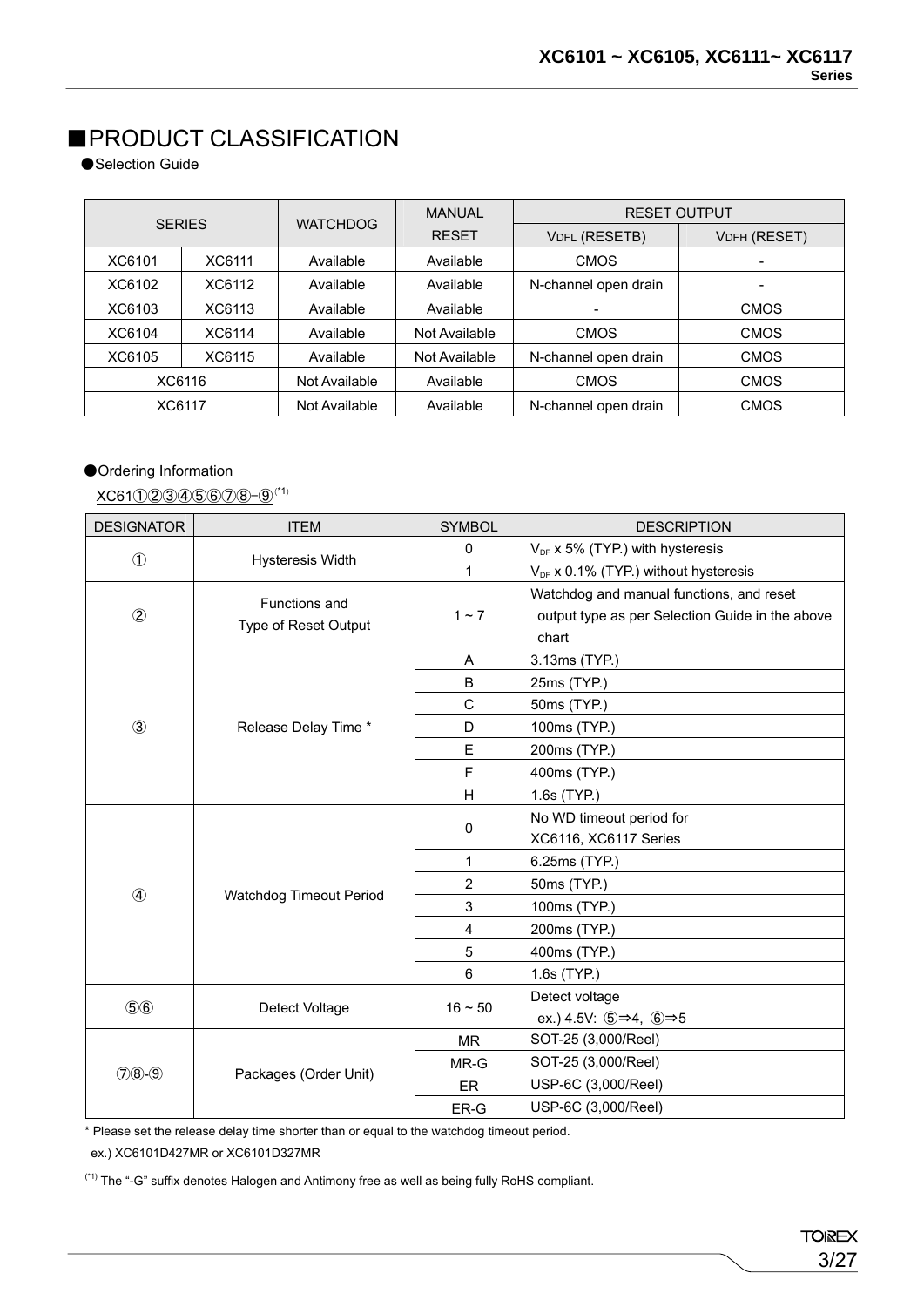### ■BLOCK DIAGRAMS

●XC6101, XC6111 Series



#### ●XC6102, XC6112 Series





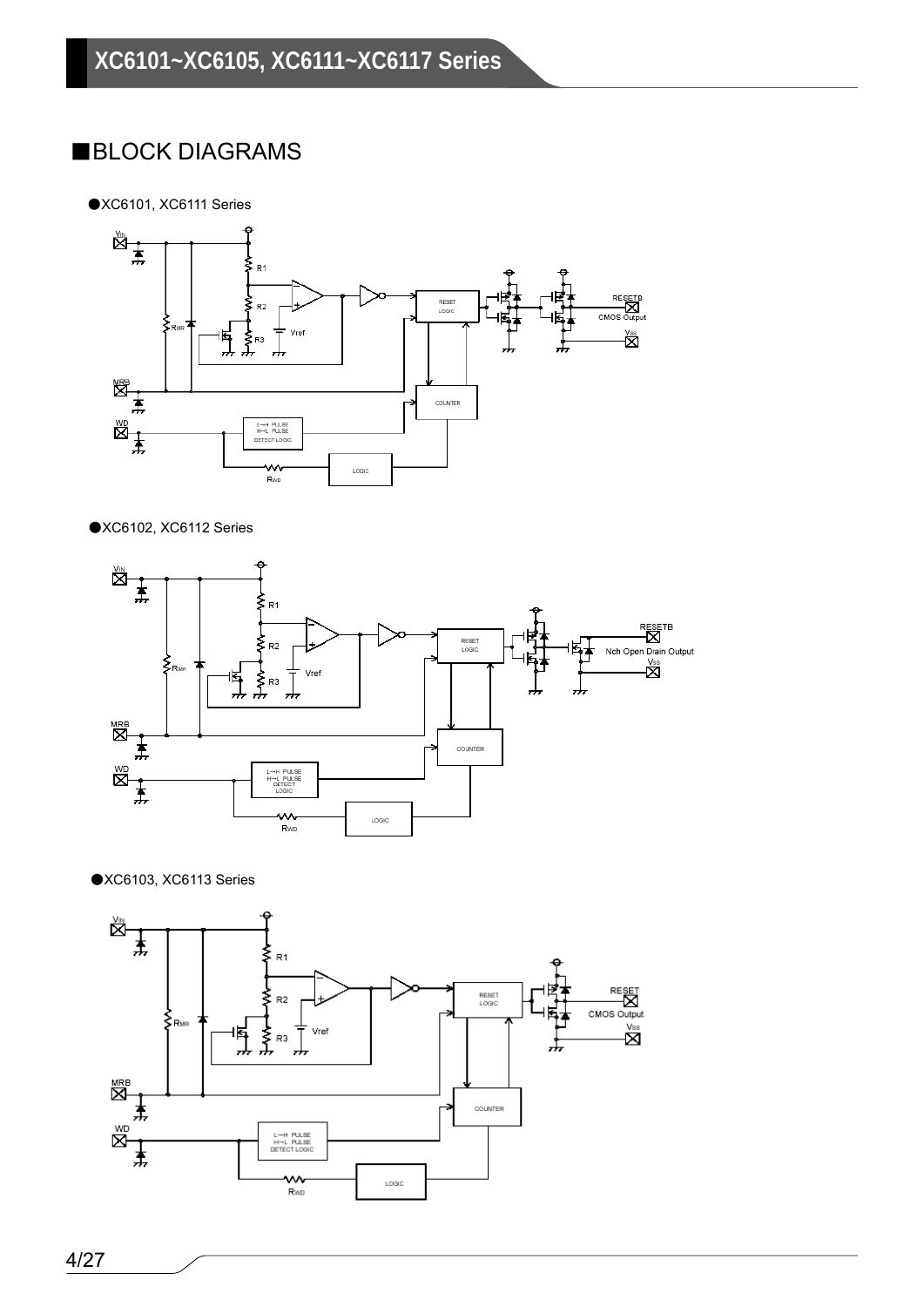### ■BLOCK DIAGRAMS (Continued)

●XC6104, XC6114 Series



#### ●XC6105, XC6115 Series



 $\bullet$ XC6116 Series  $R<sub>1</sub>$ RESETE<br>MOS Outp  $R<sub>2</sub>$ RESE<sup>T</sup><br>LOGIC CMOS ╢┫<br>╜╜╜ Vref 隐  $\begin{picture}(20,5) \put(0,0){\line(1,0){155}} \put(15,0){\line(1,0){155}} \put(15,0){\line(1,0){155}} \put(15,0){\line(1,0){155}} \put(15,0){\line(1,0){155}} \put(15,0){\line(1,0){155}} \put(15,0){\line(1,0){155}} \put(15,0){\line(1,0){155}} \put(15,0){\line(1,0){155}} \put(15,0){\line(1,0){155}} \put(15,0){\line(1,0){155}} \put$ RESET<br>CMOS Output COUNTER

●XC6117 Series

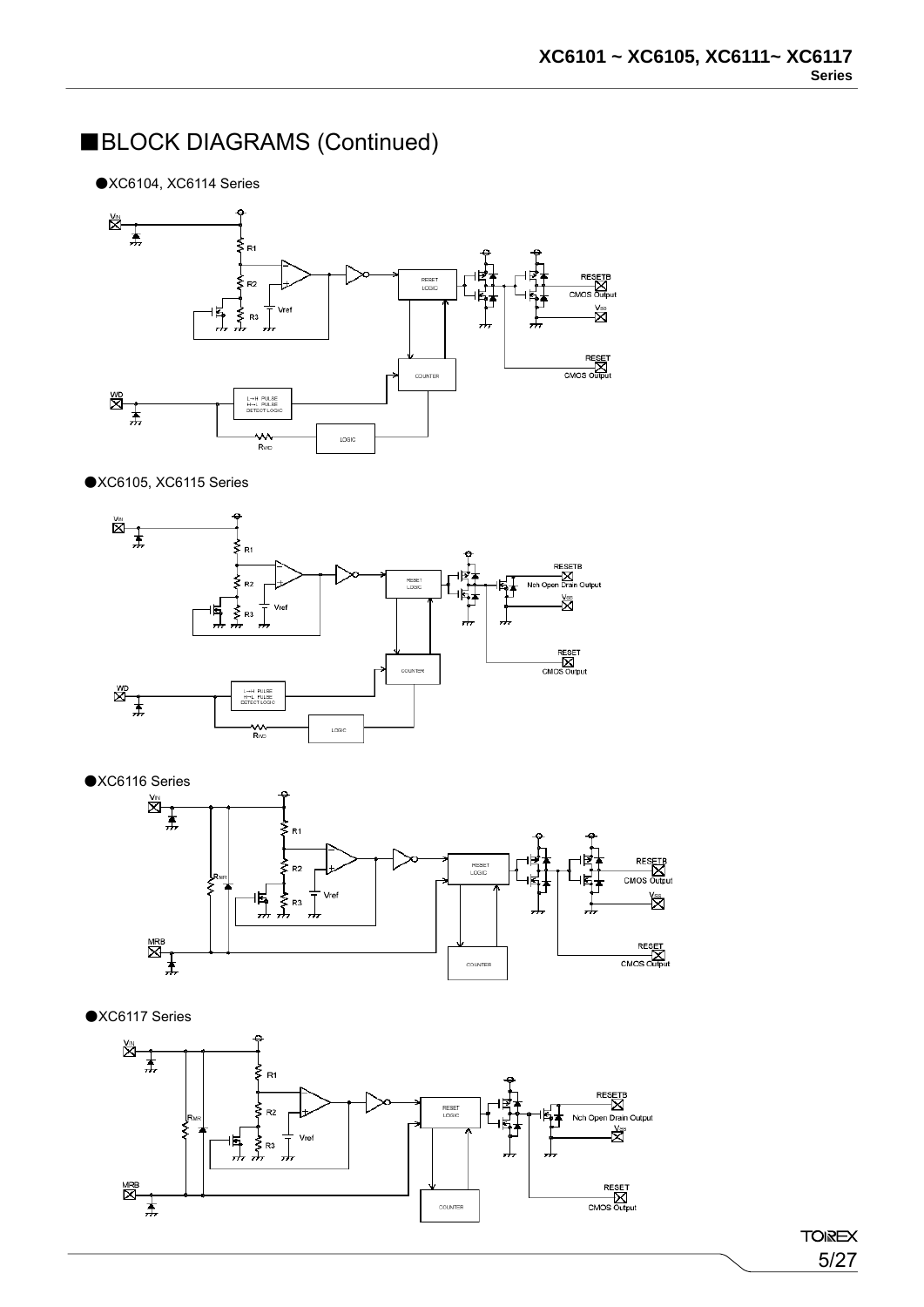### ■ABSOLUTE MAXIMUM RATINGS

|                                      |                        |                             |                                  | Ta = $25^{\circ}$ C |  |
|--------------------------------------|------------------------|-----------------------------|----------------------------------|---------------------|--|
|                                      | <b>PARAMETER</b>       | <b>SYMBOL</b>               | <b>RATINGS</b>                   | <b>UNITS</b>        |  |
|                                      |                        | $V_{IN}$                    | Vss $-0.3 \sim 7.0$              | ٧                   |  |
|                                      | Input Voltage          | $V_{MRB}$                   | $V_{SS}$ -0.3∼ $V_{IN}$ +0.3≦7.0 | V                   |  |
|                                      |                        | <b>V<sub>WD</sub></b>       | Vss $-0.3 - 7.0$                 | V                   |  |
|                                      | <b>Output Current</b>  | <b>IRBOUT/IROUT</b>         | 20                               | mA                  |  |
|                                      | <b>CMOS Output</b>     | VRESETB <sup>/V</sup> RESET | $V_{SS}$ -0.3∼ $V_{IN}$ +0.3≦7.0 | V                   |  |
| Output Voltage                       | N-ch Open Drain Output | <b>VRESETB</b>              | Vss $-0.3 \sim 7.0$              |                     |  |
|                                      | SOT-25                 | Pd                          | 250                              | mW                  |  |
| Power Dissipation                    | USP-6C                 |                             | 100                              |                     |  |
| <b>Operating Ambient Temperature</b> |                        | Topr                        | $-40 \sim +85$                   | $^{\circ}C$         |  |
|                                      | Storage Temperature    | Tstg                        | $-40 \sim +125$                  | $^{\circ}C$         |  |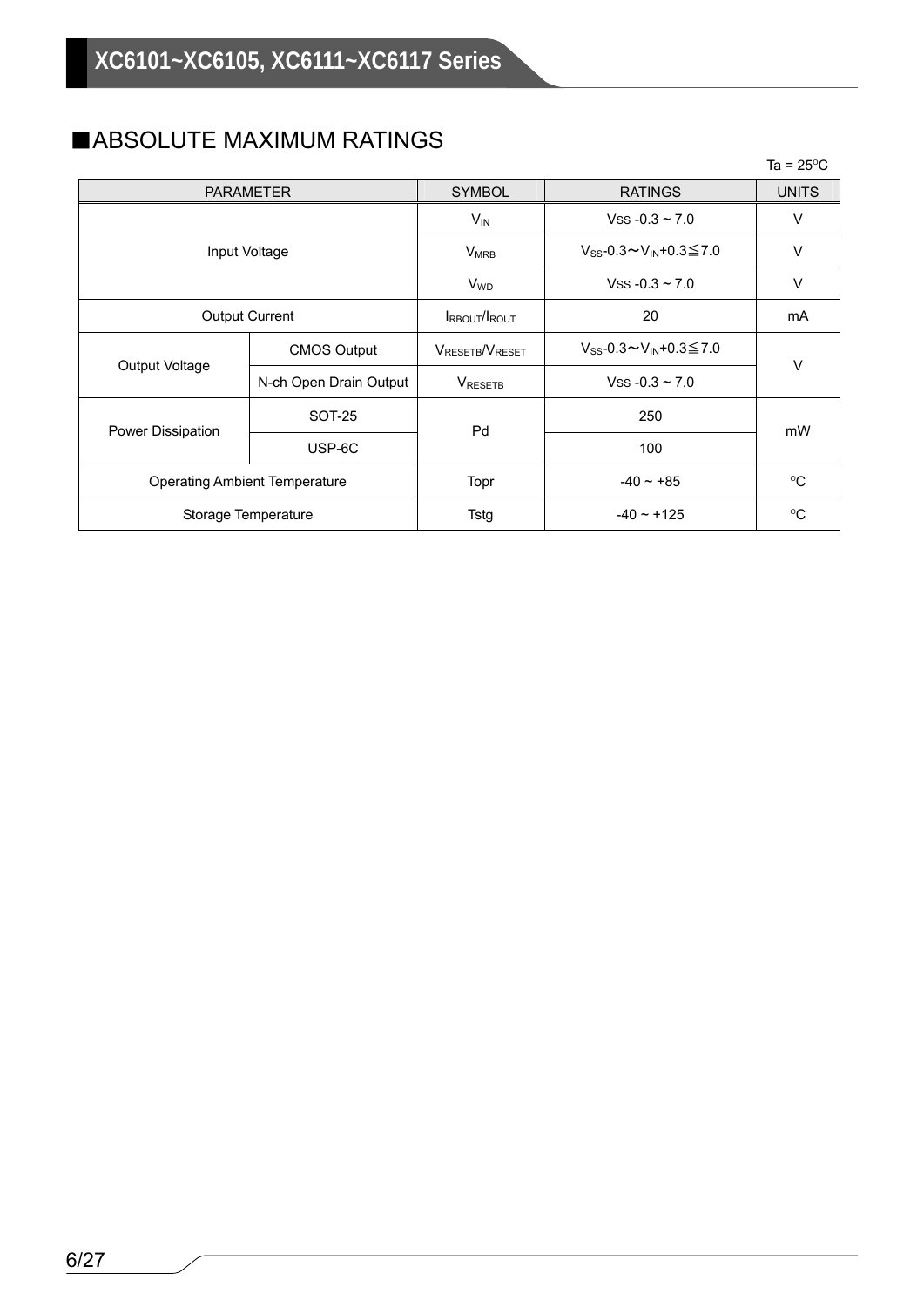### ■ELECTRICAL CHARACTERISTICS

●XC6101~XC6105, XC6111~XC6117 Series

|                                                             | <b>PARAMETER</b>                          | <b>SYMBOL</b>              |                                                                                                                                                                | <b>CONDITIONS</b>                                                   |                                                                             | MIN.                                       | TYP.                         | MAX.                            | <b>UNITS</b>  | <b>CIRCUIT</b> |
|-------------------------------------------------------------|-------------------------------------------|----------------------------|----------------------------------------------------------------------------------------------------------------------------------------------------------------|---------------------------------------------------------------------|-----------------------------------------------------------------------------|--------------------------------------------|------------------------------|---------------------------------|---------------|----------------|
| Detect Voltage                                              |                                           | <b>VDFL</b><br><b>VDFH</b> |                                                                                                                                                                |                                                                     |                                                                             | $VDF(T)^{(*1)}$<br>$\times 0.98$           | VDF(T)                       | VDF(T)<br>$\times$ 1.02         | V             | $\circled{1}$  |
| Hysteresis Width<br>XC6101~XC6105 <sup>(*3)</sup>           |                                           | <b>VHYS</b>                |                                                                                                                                                                |                                                                     |                                                                             | $VDF^{(2)}$<br>$\times 0.02$               | <b>VDF</b><br>$\times 0.05$  | <b>VDF</b><br>$\times 0.08$     | V             | $\circled{1}$  |
| Hysteresis Width<br>XC6111~XC6117 <sup>(*4)</sup>           |                                           | <b>VHYS</b>                |                                                                                                                                                                |                                                                     |                                                                             | 0                                          | <b>VDF</b><br>$\times 0.001$ | <b>VDF</b><br>x 0.01            | V             | $\circled{1}$  |
|                                                             |                                           |                            | XC6101~XC6105<br>XC6111~XC6115<br>(The MRB & the WD Pin:                                                                                                       |                                                                     | VIN=VDF(T)×0.9V<br>VIN=VDF(T)×1.1V                                          | $\overline{a}$<br>$\overline{\phantom{0}}$ | 5<br>10                      | 11<br>16                        |               |                |
| <b>Supply Current</b>                                       |                                           | <b>I</b> ss                | No connection)                                                                                                                                                 |                                                                     | $V$ <sub>IN</sub> = $6.0V$                                                  | $\overline{\phantom{0}}$                   | 12                           | 18                              | μA            | $^{\circledR}$ |
|                                                             |                                           |                            | XC6116/XC6117                                                                                                                                                  |                                                                     | VIN=VDF(T)×0.9V                                                             | $\overline{a}$                             | 4                            | 10                              |               |                |
|                                                             |                                           |                            | (The MRB Pin:<br>No connection)                                                                                                                                |                                                                     | VIN=VDF(T)×1.1V                                                             | $\qquad \qquad \blacksquare$               | 8                            | 14                              |               |                |
|                                                             |                                           |                            |                                                                                                                                                                |                                                                     | $V$ <sub>IN</sub> = $6.0V$                                                  | $\overline{a}$                             | 10                           | 16                              |               |                |
|                                                             | <b>Operating Voltage</b>                  | $\overline{\text{V}}$ IN   |                                                                                                                                                                |                                                                     | $VIN = 1.0V$                                                                | 1.0<br>0.15                                | 0.5                          | 6.0<br>$\overline{\phantom{0}}$ | V             | $\circled{1}$  |
|                                                             |                                           |                            |                                                                                                                                                                |                                                                     | VIN=2.0V (VDFL(T)> 2.0V)                                                    | 2.0                                        | 2.5                          | $\frac{1}{2}$                   |               |                |
| <b>VDFL</b>                                                 |                                           |                            | N-ch.<br>$VDS = 0.5V$                                                                                                                                          |                                                                     | $V$ IN=3.0V (VDFL(T) >3.0V)                                                 | 3.0                                        | 3.5                          | $\overline{\phantom{0}}$        |               | $\circled{3}$  |
|                                                             | <b>Output Current</b>                     | <b>IRBOUT</b>              |                                                                                                                                                                |                                                                     | VIN=4.0V (VDFL(T) >4.0V)                                                    | 3.5                                        | 4.0                          |                                 | mA            |                |
|                                                             | (RESETB)                                  |                            | CMOS,<br>P-ch<br>$VDS = 0.5V$                                                                                                                                  |                                                                     | $V$ <sub>IN</sub> = $6.0V$                                                  | L,                                         | $-1.1$                       | $-0.8$                          |               | $\circled{4}$  |
|                                                             |                                           |                            | $N$ -ch<br>$VDS = 0.5V$                                                                                                                                        |                                                                     | $V$ IN=6.0 $V$                                                              | 4.4                                        | 4.9                          |                                 |               | $\circled{3}$  |
| <b>VDFH</b>                                                 |                                           |                            |                                                                                                                                                                |                                                                     | $VIN = 1.0V$                                                                | $\overline{a}$                             | $-0.08$                      | $-0.02$                         |               |                |
|                                                             | <b>Output Current</b>                     | <b>IROUT</b>               | P-ch.                                                                                                                                                          |                                                                     | VIN=2.0V (VDFH(T)> 2.0V)                                                    | $\overline{a}$                             | $-0.50$                      | $-0.30$                         | mA            | $\circled{4}$  |
| (RESET)                                                     |                                           |                            | $VDS = 0.5V$                                                                                                                                                   |                                                                     | VIN=3.0V (VDFH(T)>3.0V)                                                     | $\overline{\phantom{0}}$                   | $-0.75$                      | $-0.55$                         |               |                |
|                                                             |                                           |                            |                                                                                                                                                                |                                                                     | VIN=4.0V (VDFH(T)>4.0V)                                                     | $\overline{a}$                             | $-0.95$                      | $-0.75$                         |               |                |
|                                                             | <b>Temperature</b>                        | $\Delta$ VDF /             |                                                                                                                                                                | -40 $\mathrm{^{\circ}C}$ $\leq$ Topr $\leq$ 85 $\mathrm{^{\circ}C}$ |                                                                             | $\qquad \qquad \blacksquare$               | $+100$                       | $\overline{\phantom{0}}$        | ppm/ °C       | $\circled{1}$  |
|                                                             | Coefficient                               | ATopr · V <sub>DFL</sub> ) |                                                                                                                                                                |                                                                     |                                                                             | $\overline{2}$                             | 3.13                         | 5                               |               |                |
|                                                             |                                           |                            |                                                                                                                                                                |                                                                     |                                                                             |                                            | 25                           | 31                              |               |                |
|                                                             |                                           |                            |                                                                                                                                                                | Time until VIN is increased from                                    |                                                                             | 18<br>37                                   | 50                           | 63                              |               |                |
|                                                             | Release Delay Time                        | $t_{DR}$                   | 1.0V to 2.0V<br>and attains to the release time level,<br>and the Reset output pin inverts.                                                                    |                                                                     | 75                                                                          | 100                                        | 125                          | ms                              | $\circledS$   |                |
| (VDF <sub>1.8V</sub> )                                      |                                           |                            |                                                                                                                                                                |                                                                     | 150                                                                         | 200                                        | 250                          |                                 |               |                |
|                                                             |                                           |                            |                                                                                                                                                                |                                                                     | 300                                                                         |                                            | 500                          |                                 |               |                |
|                                                             |                                           |                            |                                                                                                                                                                |                                                                     |                                                                             | 400                                        | 2000                         |                                 |               |                |
|                                                             |                                           |                            |                                                                                                                                                                |                                                                     |                                                                             | 1200<br>$\overline{2}$                     | 1600<br>3.13                 | 5                               |               |                |
|                                                             |                                           |                            |                                                                                                                                                                |                                                                     |                                                                             | 18                                         | 25                           | 31                              |               |                |
|                                                             |                                           |                            |                                                                                                                                                                |                                                                     | Time until VIN is increased from                                            | 37                                         | 50                           | 63                              |               |                |
|                                                             | Release Delay Time                        | $t_{DR}$                   |                                                                                                                                                                | 1.0V to (VDFx1.1V)                                                  |                                                                             | 75                                         | 100                          | 125                             | ms            | $\circledS$    |
| (VDF <sub>2</sub> 1.9V)                                     |                                           |                            |                                                                                                                                                                |                                                                     | and attains to the release time level,<br>and the Reset output pin inverts. | 150                                        | 200                          | 250                             |               |                |
|                                                             |                                           |                            |                                                                                                                                                                |                                                                     |                                                                             | 300                                        | 400                          | 500                             |               |                |
|                                                             |                                           |                            |                                                                                                                                                                |                                                                     |                                                                             | 1200                                       | 1600                         | 2000                            |               |                |
| Detect Delay Time                                           |                                           | t <sub>DF</sub>            | Time until VIN is decreased from 6.0V to<br>1.0V and attains to the detect voltage<br>level, and the Reset output pin detects<br>while the WD pin left opened. |                                                                     |                                                                             | 3                                          | 30                           | $\mu$ S                         | $\circledS$   |                |
|                                                             | $V_{\text{DFL}}$<br><b>CMOS</b><br>Output |                            | $V_{IN} = V_{DFL} \times 0.9 V$ , $V_{RESETB} = 0 V$                                                                                                           |                                                                     |                                                                             |                                            | $-0.01$                      |                                 |               |                |
| Leakage<br>Current                                          | V <sub>DFH</sub><br><b>CMOS</b><br>Output | <b>ILEAK</b>               | $V_{IN} = 6V$ , $V_{RESET} = 0V$                                                                                                                               |                                                                     |                                                                             |                                            |                              | μA                              | $\circled{3}$ |                |
| V <sub>DFL</sub> Nch<br>N-ch Open<br><b>Drain</b><br>Output |                                           |                            | $V_{IN} = 6V$ , $V_{RESETB} = 6V$                                                                                                                              |                                                                     |                                                                             |                                            | 0.01                         | 0.1                             |               |                |

**TOIREX** 7/27

Ta =  $25^{\circ}$ C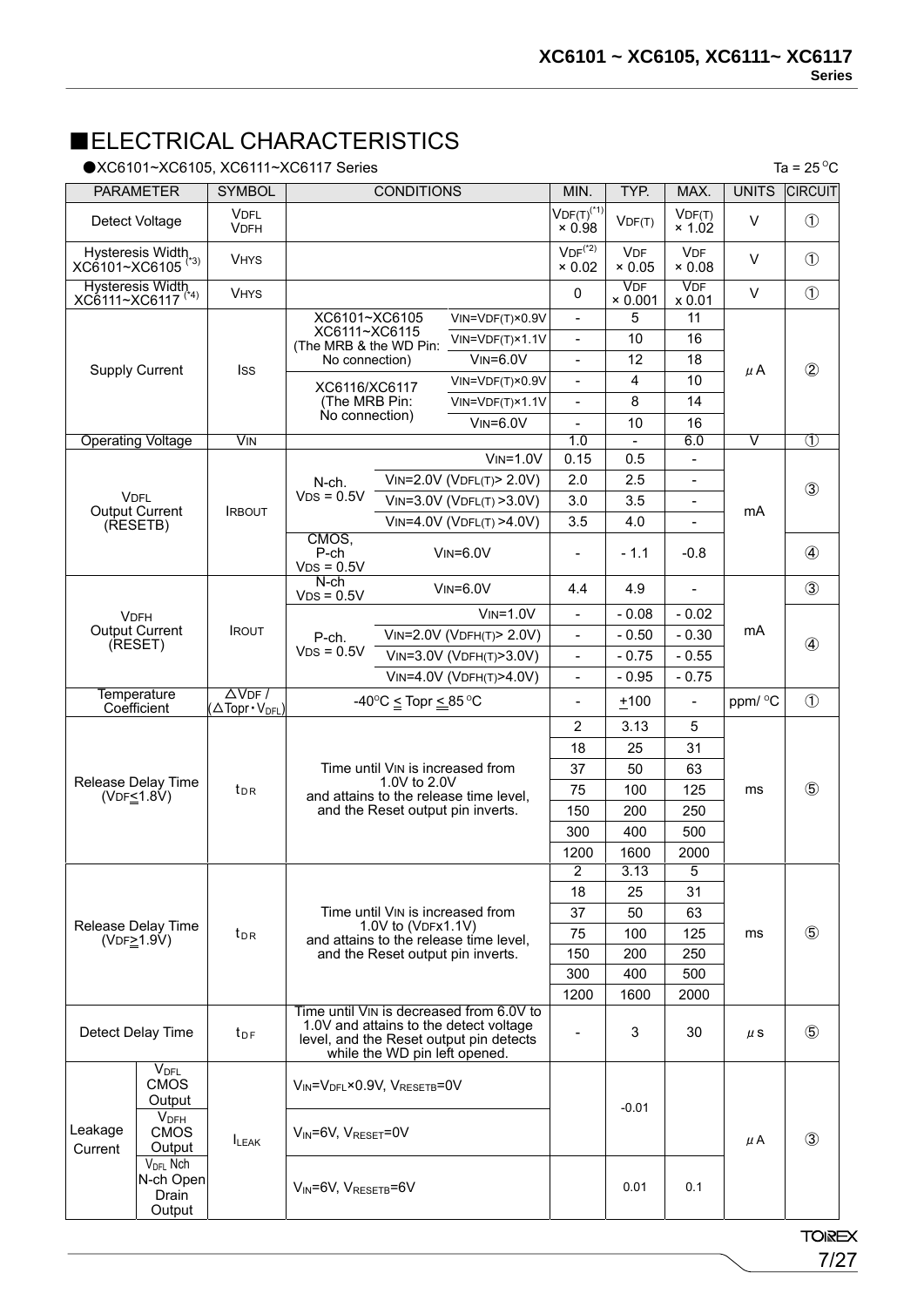### ■ELECTRICAL CHARACTERISTICS (Continued)

●XC6101~XC6105, XC6111~XC6117 Series

|                                   |                         |                                                                               |                |                          |              |        | Ta = 25 $\mathrm{^{\circ}C}$ |
|-----------------------------------|-------------------------|-------------------------------------------------------------------------------|----------------|--------------------------|--------------|--------|------------------------------|
| <b>PARAMETER</b>                  | <b>SYMBOL</b>           | <b>CONDITIONS</b>                                                             | MIN.           | TYP.                     | MAX.         |        | UNITS CIRCUIT                |
|                                   |                         |                                                                               | 4.25           | 6.25                     | 8.25         |        |                              |
|                                   |                         | Time until VIN increases form                                                 | 37             | 50                       | 63           |        |                              |
| Watchdog<br><b>Timeout Period</b> |                         | 1.0V to 2.0V and                                                              | 75             | 100                      | 125          | ms     | $\circledast$                |
| $(VDF \leq 1.8V)$                 | t <sub>w D</sub>        | the Reset output pin is released to go into                                   | 150            | 200                      | 250          |        |                              |
|                                   |                         | the detection state. $(V_{WD} = V_{SS})$                                      | 300            | 400                      | 500          |        |                              |
|                                   |                         |                                                                               | 1200           | 1600                     | 2000         |        |                              |
|                                   |                         |                                                                               | 4.25           | 6.25                     | 8.25         |        |                              |
|                                   | t <sub>wp</sub>         | Time until VIN increases form                                                 | 37             | 50                       | 63           | ms     | $\circled{6}$                |
| Watchdog<br><b>Timeout Period</b> |                         | 1.0V to (VDFx1.1V)<br>and the Reset output pin is released to go              | 75             | 100                      | 125          |        |                              |
| (VDF <sub>2</sub> 1.9V)           |                         |                                                                               | 150            | 200                      | 250          |        |                              |
|                                   |                         | into the detection state. $(V_{WD} = V_{SS})$                                 | 300            | 400                      | 500          |        |                              |
|                                   |                         |                                                                               | 1200           | 1600                     | 2000         |        |                              |
| Watchdog<br>Minimum Pulse Width   | twoin                   | $V$ <sub>IN</sub> = $6.0V$ .<br>Apply pulse from 6.0V to 0V<br>to the WD pin. | 300            |                          |              | ns     | $\circled7$                  |
| Watchdog<br>High Level Voltage    | <b>V</b> <sub>WDH</sub> | VIN=VDE x $1.1V \approx 6.0V$                                                 | $V$ IN x 0.7   |                          | 6            | $\vee$ | $\circledcirc$               |
| Watchdog<br>Low Level Voltage     | <b>V</b> <sub>WDL</sub> | VIN=VDF x $1.1V \sim 6.0V$                                                    | 0              | $\overline{\phantom{0}}$ | $V$ IN x 0.3 | $\vee$ | $\circledcirc$               |
| Watchdog                          | <b>IWD</b>              | VIN=6.0V, VWD=6.0V (Avg. when peak)                                           | $\blacksquare$ | 12                       | 19           |        | $\circledR$                  |
| Input Current                     |                         | VIN=6.0V, VWD=0V (Avg. when peak)                                             | $-19$          | $-12$                    |              | μA     |                              |
| Watchdog<br>Input Resistance      | Rw <sub>D</sub>         | VIN=6.0V, VWD=0V, RWD=VIN/   IWD                                              | 315            | 500                      | 880          | kΩ     | $\circledR$                  |

#### ●XC6101 ~ XC6103, XC6111 ~ XC6113, XC6116, XC6117 Series

 $Ta = 250C$ 

|                                                                                     |                          |                                                                               |      |                          |      |           | ں دے – م       |
|-------------------------------------------------------------------------------------|--------------------------|-------------------------------------------------------------------------------|------|--------------------------|------|-----------|----------------|
| <b>PARAMETER</b>                                                                    | <b>SYMBOL</b>            | <b>CONDITIONS</b>                                                             | MIN. | TYP.                     | MAX. |           | UNITS CIRCUIT  |
| <b>MRB</b><br>High Level Voltage                                                    | <b>VMRH</b>              | $V$ IN= $V$ DFX1.1V ~ 6.0V                                                    | 1.4  |                          | Vin  | ν         | $\circled{9}$  |
| <b>MRB</b><br>Low Level Voltage                                                     | <b>VMRL</b>              | $V$ IN= $V$ DFX1.1 $V \sim 6.0 V$                                             | 0    |                          | 0.35 |           | $\circledcirc$ |
| <b>MRB</b><br>Pull-up Resistance                                                    | <b>RMR</b>               | VIN=6.0V, MRB=0V, RMR=VIN/  IMRB                                              | 1.6  | 2.4                      | 3.0  | $M\Omega$ | 10             |
| <b>MRB Minimum</b><br>Pulse Width <sup>(*5)</sup><br>XC6101~XC6105<br>XC6111~XC6115 | <b>T</b> <sub>MRIN</sub> | $V$ <sub>IN</sub> = $6.0V$ ,<br>Apply pulse from 6.0V to 0V to<br>the MRB pin | 2.8  |                          |      | $\mu$ S   | $\circled{1}$  |
| <b>MRB Minimum</b><br>Pulse Width <sup>(*6)</sup><br>XC6116, XC6117                 | <b>T</b> <sub>MRIN</sub> | $V$ <sub>IN</sub> = $6.0V$ ,<br>Apply pulse from 6.0V to 0V to<br>the MRB pin | 1.2  | $\overline{\phantom{0}}$ |      |           |                |

NOTE:

\*1: VDF(T): Setting detect voltage

\*2: If only "VDF" is indicated, it represents both VDFL (low when detected) and VDFH (high when detected).

\*3: XC6101~XC6105 (with hysteresis)

\*4: XC6111~XC6117 (without hysteresis)

\*5: Watchdog function is available.

\*6: Watchdog function is not available.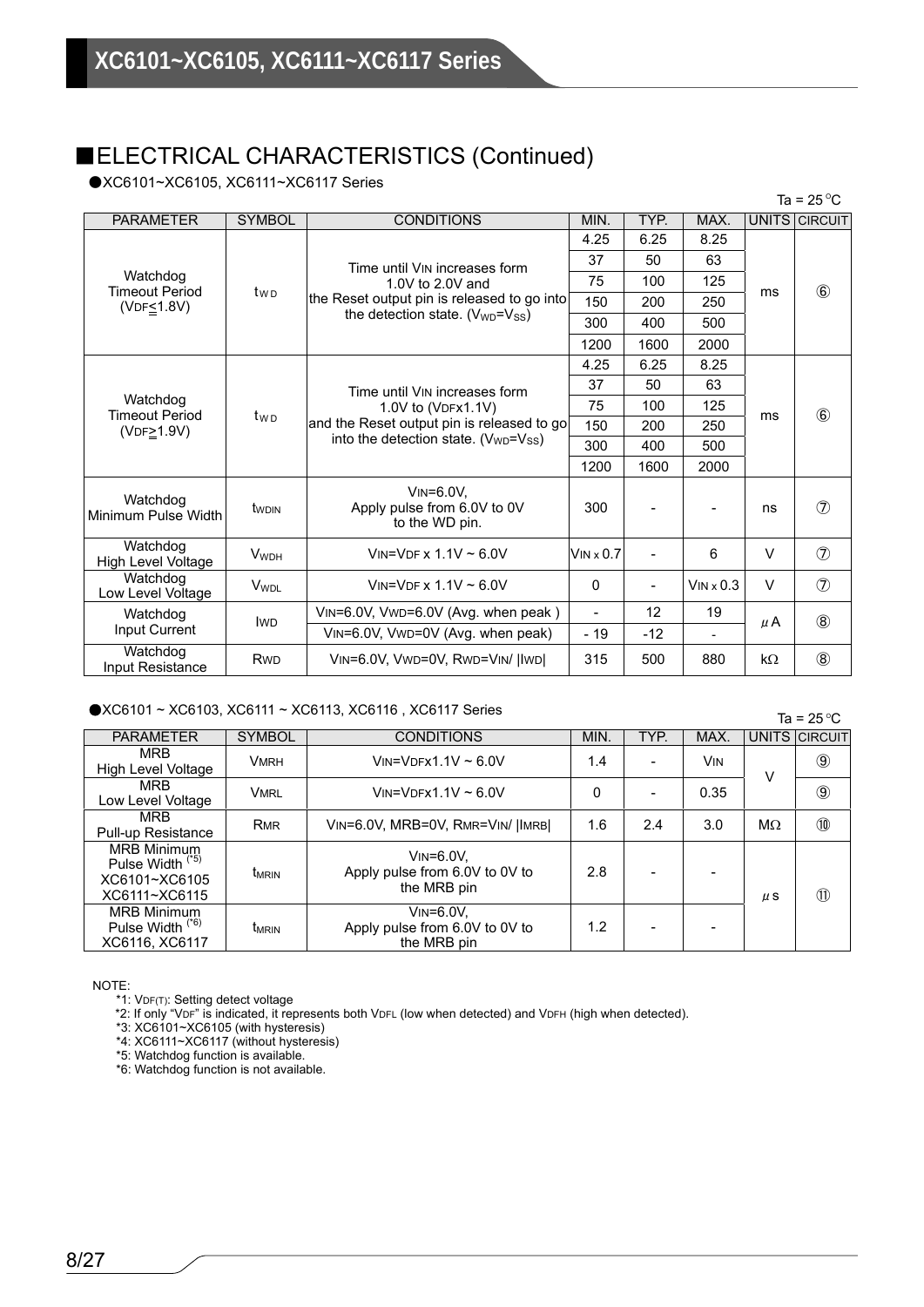### ■OPERATIONAL EXPLANATION

The XC6101~XC6105, XC6111~XC6117 series compare, using the amplifier, the voltage of the internal voltage reference source with the voltage divided by R1, R2 and R3 connected to the V<sub>IN</sub> pin. The resulting output signal from the error amplifier activates the watchdog logic, manual reset logic, delay circuit and the output driver. When the VIN pin voltage gradually falls and finally reaches the detect voltage, the RESETB pin output goes from high to low in the case of the VDFL type ICs, and the RESET pin output goes from low to high in the case of the VDFH type ICs.

#### <RESETB / RESET Pin Output Signal>

#### \* VDFL (RESETB) type - output signal: Low when detected.

The RESETB pin output goes from high to low whenever the VIN pin voltage falls below the detect voltage, or whenever the MRB pin is driven from high to low. The RESETB pin remains low for the release delay time (tDR) after the VIN pin voltage reaches the release voltage. If neither rising nor falling signals are applied to the WD pin within the watchdog timeout period, the RESETB pin output remains low for the release delay time (tDR), and thereafter the RESET pin outputs high level signal.

#### \* VDFH (RESET) type – output signal: High when detected.

The RESET pin output goes from low to high whenever the VIN pin voltage falls below the detect voltage, or whenever the MRB pin is driven from high to low. The RESET pin remains high for the release delay time (tDR) after the VIN pin voltage reaches the release voltage. If neither rising nor falling signals are applied to the WD pin within the watchdog timeout period, the VOUT pin output remains high for the release delay time (tDR), and thereafter the RESET pin outputs low level signal.

#### <Hysteresis>

When the internal comparator output is high, the N-Channel transistor connected in parallel to R3 is turned ON, activating the hysteresis circuit. The difference between the release and detect voltages represents the hysteresis width, as shown by the following calculations:

*VDF (detect voltage) = (R1+R2+R3) x Vref(R2+R3) VDR (release voltage) = (R1+R2) x Vref(R2) VHYS (hysteresis width)=VDR-VDF (V) VDR > VDF*

 *\* Detect voltage (VDF) includes conditions of both VDFL (low when detected) and VDFH (high when detected).* 

 *\* Please refer to the block diagrams for R1, R2, R3 and Vref.* 

Hysteresis width is selectable from VDF x 0.05V (XC6101~XC6105) or VDF x 0.001V (XC6111~XC6117).

#### <Watchdog (WD) Pin>

The XC6101~XC6105, XC6111~XC6117 series use a watchdog timer to detect malfunction or "runaway" of the microprocessor. If neither rising nor falling signals are applied from the microprocessor within the watchdog timeout period, the RESETB/RESET pin output maintains the detection state for the release delay time (tDR), and thereafter the RESET/RESETB pin output returns to the release state (Please refer to the FUNCTION CHART). The timer in the watchdog is then restarted. Six watchdog timeout period settings are available in 1.6s, 400ms, 200ms, 100ms, 50ms, 6.25ms.

#### <MRB Pin>

Using the MRB voltage pin input, the RESET/RESETB pin signal can be forced to the detection state. When the MRB pin is driven from high to low, the RESETB pin output goes from high to low level signal in the case of the VDFL type ICs, and the RESET pin output goes from low to high in the case of the VDFH type. Even after the MRB pin is driven back high, the RESET/RESETB pin output maintains the detection state for the release delay time (tDR). Since the MRB pin is internally pulled up to the VIN pin voltage level, leave the MRB pin open if unused (Please refer to the FUNCTION CHART). A diode, which is an input protection element, is connected between the MRB pin and VIN pin. Therefore, if the MRB pin is applied voltage that exceeds VIN, the current will flow to VIN through the diode. Please use this IC within the stated maximum ratings  $(V_{SS}$ -0.3~ $V_{IN}$ +0.3 $\leq$ 7.0V) on the MRB pin.

#### <Release Delay Time>

Release delay time (tDR) is the time that elapses from when the VIN pin reaches the release voltage, or when the watchdog timeout period expires with no rising signal applied to the WD pin, until the RESET/RESETB pin output is released from the detection state. Seven release delay time  $(t_{WD})$  watchdog timeout period settings are available in 1.6s, 400ms, 200ms, 100ms, 50ms, 25ms, 3.13ms.

#### <Detect Delay Time>

Detect Delay Time (tDF) is the time that elapses from when the VIN pin voltage falls to the detect voltage until the RESET/ RESETB pin output goes into the detection state.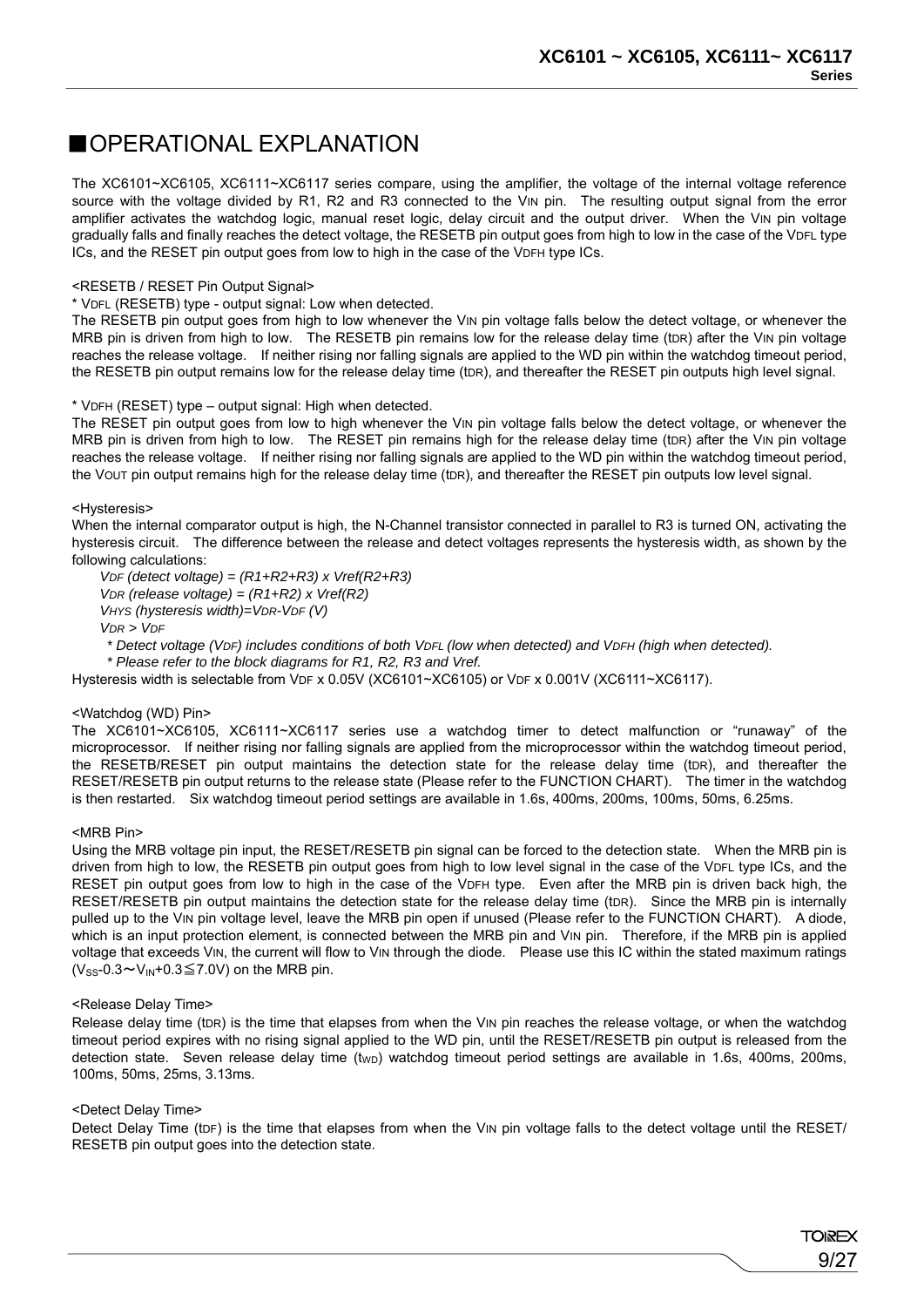### ■TIMING CHARTS

●CMOS Output

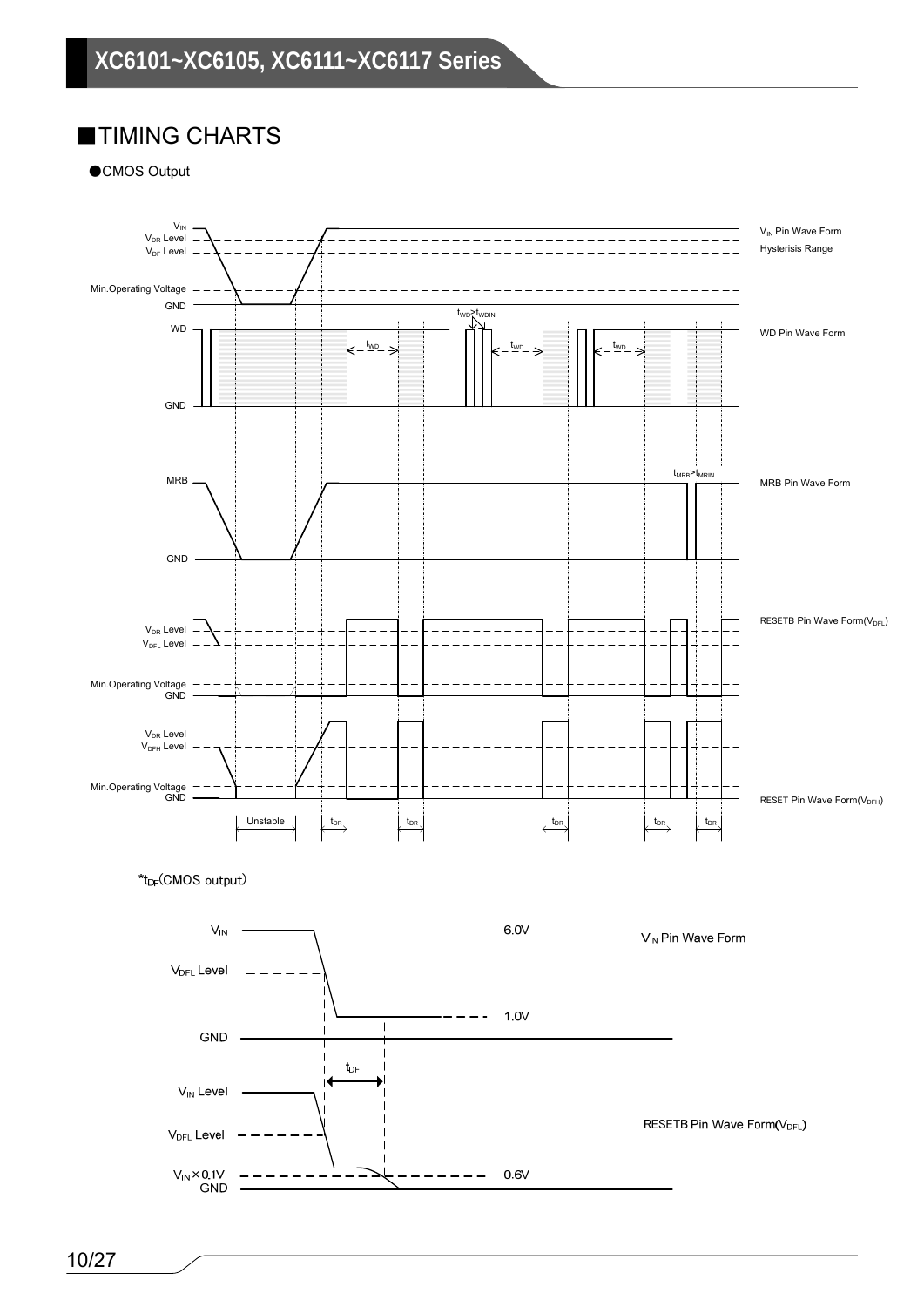### ■NOTES ON USE

- 1. Please use this IC within the stated maximum ratings. For temporary, transitional voltage drop or voltage rising phenomenon, the IC is liable to malfunction should the ratings be exceeded.
- 2. When a resistor is connected between the VIN pin and the input, the VIN voltage drops while the IC is operating and a malfunction may occur as a result of the IC's through current. For the CMOS output products, the VIN voltage drops while the IC is operating and malfunction may occur as a result of the IC's output current. Please be careful with using the XC6111~XC6117 series (without hysteresis).
- 3. In order to stabilize the IC's operations, please ensure that the VIN pin's input frequency's rise and fall times are more than some  $\mu$  s/V.
- 4. Noise at the power supply may cause a malfunction of the watchdog operation or the circuit. In such case, please strength the line between VIN and the GND pin and connect about 0.22  $\mu$  F of a capacitor between the VIN pin and the GND pin.
- 5. Protecting against a malfunction while the watchdog time out period, an ignoring time (no reaction time) occurs to the rise and fall times. Referring to the figure below, the ignoring time (no reaction time) lasts for  $900 \mu$  s at maximum.
- 6. The watchdog function can be disabled by connecting a three-state device to the WDI pin as a result of the high impedance state of the WDI pin. This is effective when the watchdog function is not required, for example, during data loading to the CPU. The WDI input is internally driven through a buffer (LOGIC) and series resistor  $(R_{WD})$  from the watchdog counter as showed in the block diagrams of page 4 and 5. The WDI input is designed for minimizing the input current by placing the series resistor (R<sub>WD</sub>) in the maximum resistance of 880k $\Omega$ . A voltage drop occurs in proportion to the leakage current of the three-state device multiplied by the resistance value of the series resistor  $(R_{WD})$  when the three-state device is in the state of high impedance. The voltage level must be reaching the threshold level of the WD so that a three-state device with small leakage current should be selected.

 The other series is available in the name of XC6121~XC6124 with the ON/OFF control pin for the watchdog function. When these series is used, external parts such as the three-state device is not required.

7. Torex places an importance on improving our products and its reliability.

However, by any possibility, we would request user fail-safe design and post-aging treatment on system or equipment.





**TOIREX** 11/27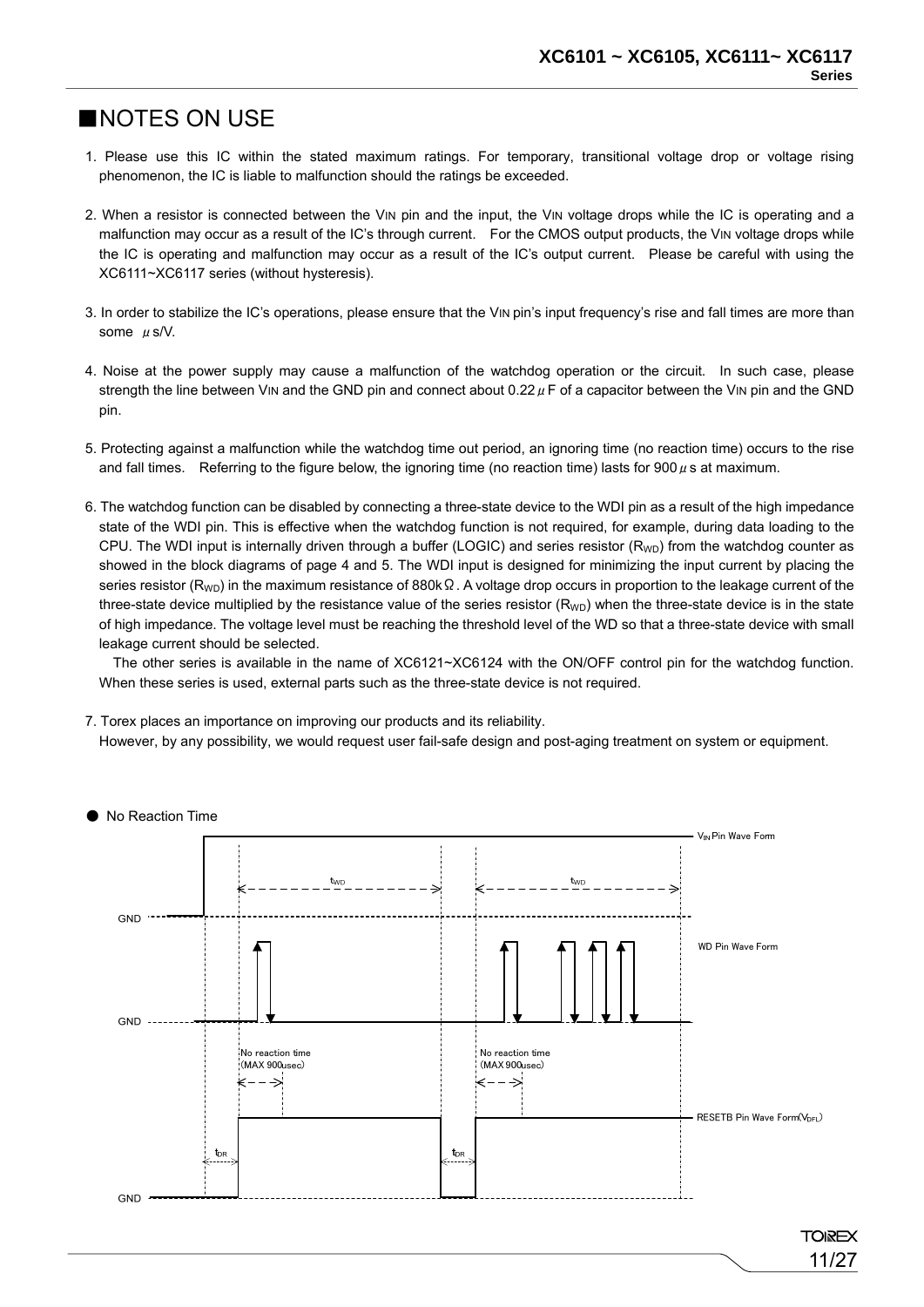| <b>PIN NAME</b> | <b>LOGIC</b>                | <b>CONDITIONS</b>                                                        |
|-----------------|-----------------------------|--------------------------------------------------------------------------|
| <b>VIN</b>      | н                           | VIN>VDF+VHYS                                                             |
|                 |                             | VIN <vdf< td=""></vdf<>                                                  |
| MRB             | н                           | $V_{MRB} \ge 1.40V$                                                      |
|                 |                             | $V_{MRB} \leq 0.35V$                                                     |
|                 | н                           | When keeping V <sub>WD</sub> ≥V <sub>WDH</sub> more than t <sub>WD</sub> |
| <b>WD</b>       |                             | When keeping V <sub>WD</sub> _V <sub>WDL</sub> more than t <sub>WD</sub> |
|                 | $\vdash \rightarrow \vdash$ | $V_{WDL} \rightarrow V_{WDH}$ , t <sub>WDIN</sub> $\geq$ 300ns           |
|                 |                             | V <sub>WDH</sub> →V <sub>WDH</sub> , t <sub>WDIN</sub> ≥300ns            |

### ■PIN LOGIC CONDITIONS

#### NOTE:

- \*1: If only "VDF" is indicated, it represents both VDFL (low when detected) and VDFH (high when detected).
- \*2: For the details of each parameter, please see the electrical characteristics.

VDF: Detect Voltage

- $V_{HYS}$ : Hysteresis Width
- V<sub>WDH</sub>: WD High Level Voltage
- V<sub>WDL</sub>: WD Low Level Voltage
- $t_{WDIN}$ : WD Pulse Width
- t<sub>WD</sub>: WD Timeout Period

### ■FUNCTION CHART

●XC6101/XC61111, XC6102/6112 Series

| V <sub>IN</sub> | $\mathsf{V}_{\mathsf{MRB}}$ | <b>V<sub>WD</sub></b> | $(*2)$<br><b>V</b> RESETB                                   |  |  |
|-----------------|-----------------------------|-----------------------|-------------------------------------------------------------|--|--|
| Н               |                             | н                     |                                                             |  |  |
| H               |                             |                       | Repeat detect and release $(H \rightarrow L \rightarrow H)$ |  |  |
| H               | H or Open                   | Open                  |                                                             |  |  |
| н               | $\rightarrow$ H             | Н                     |                                                             |  |  |
| н               |                             | н                     |                                                             |  |  |
| н               |                             | $*1$                  |                                                             |  |  |
|                 |                             |                       |                                                             |  |  |

#### ●XC6103/XC61113 Series

| V <sub>IN</sub> | $\mathsf{V}_{\mathsf{MRB}}$ | V <sub>WD</sub> | (*3)<br>V <sub>RESET</sub>                                  |  |  |
|-----------------|-----------------------------|-----------------|-------------------------------------------------------------|--|--|
| H               |                             | н               |                                                             |  |  |
| H               |                             |                 | Repeat detect and release $(L \rightarrow H \rightarrow L)$ |  |  |
| Н               | H or Open                   | Open            |                                                             |  |  |
| H               |                             | $\rightarrow$ H |                                                             |  |  |
| H               |                             | H               |                                                             |  |  |
| H               |                             | $*1$            | Н                                                           |  |  |
|                 |                             |                 |                                                             |  |  |

#### ●XC6104/XC61114, XC6105/XC6115 Series

| V <sub>IN</sub> | V <sub>WD</sub> | $(*2)$<br>$\mathsf{V}_{\mathsf{RESETB}}$ $\mathsf{\check{\ } }$                                                               | 43,<br><b>V</b> RESET |
|-----------------|-----------------|-------------------------------------------------------------------------------------------------------------------------------|-----------------------|
| н               | н               | Repeat detect and release (H $\rightarrow$ L $\rightarrow$ H)   Repeat detect and release (L $\rightarrow$ H $\rightarrow$ L) |                       |
| н               |                 |                                                                                                                               |                       |
| н               | Open            |                                                                                                                               |                       |
| н               | → H             |                                                                                                                               |                       |
|                 |                 |                                                                                                                               |                       |
|                 | $*1$            |                                                                                                                               |                       |

#### ●XC61116, XC6117 Series

| Vın | <b>V</b> MRB | $1 + n$<br>£<br>VRESETB | $1 + 0$<br>O,<br><b>VRESET</b> |
|-----|--------------|-------------------------|--------------------------------|
|     | H or Open    |                         |                                |
|     |              |                         |                                |
|     |              |                         |                                |

\*1: Including all logic of WD ( $V_{WD}$ =H, L, L→H, H→L, OPEN).

 $*2$ : When the V<sub>RESETB</sub> is High, the circuit is in the release state.

When the  $V_{\text{RESETB}}$  is Low, the circuit is in the detection state.

\*3: When the  $V_{\text{RESET}}$  is Low, the circuit is in the release state.

When the  $V_{\text{RESET}}$  is High, the circuit is in the detection state.

\*4: VIN=L and V<sub>MRB</sub>=H can not be combined for the rated input voltage of the V<sub>MRB</sub> pin is Vss-0.3V to VIN+0.3V.

\*5: The RESET/RESETB pin becomes indefinite operation while 0.35V<V<sub>MRB</sub><1.4V.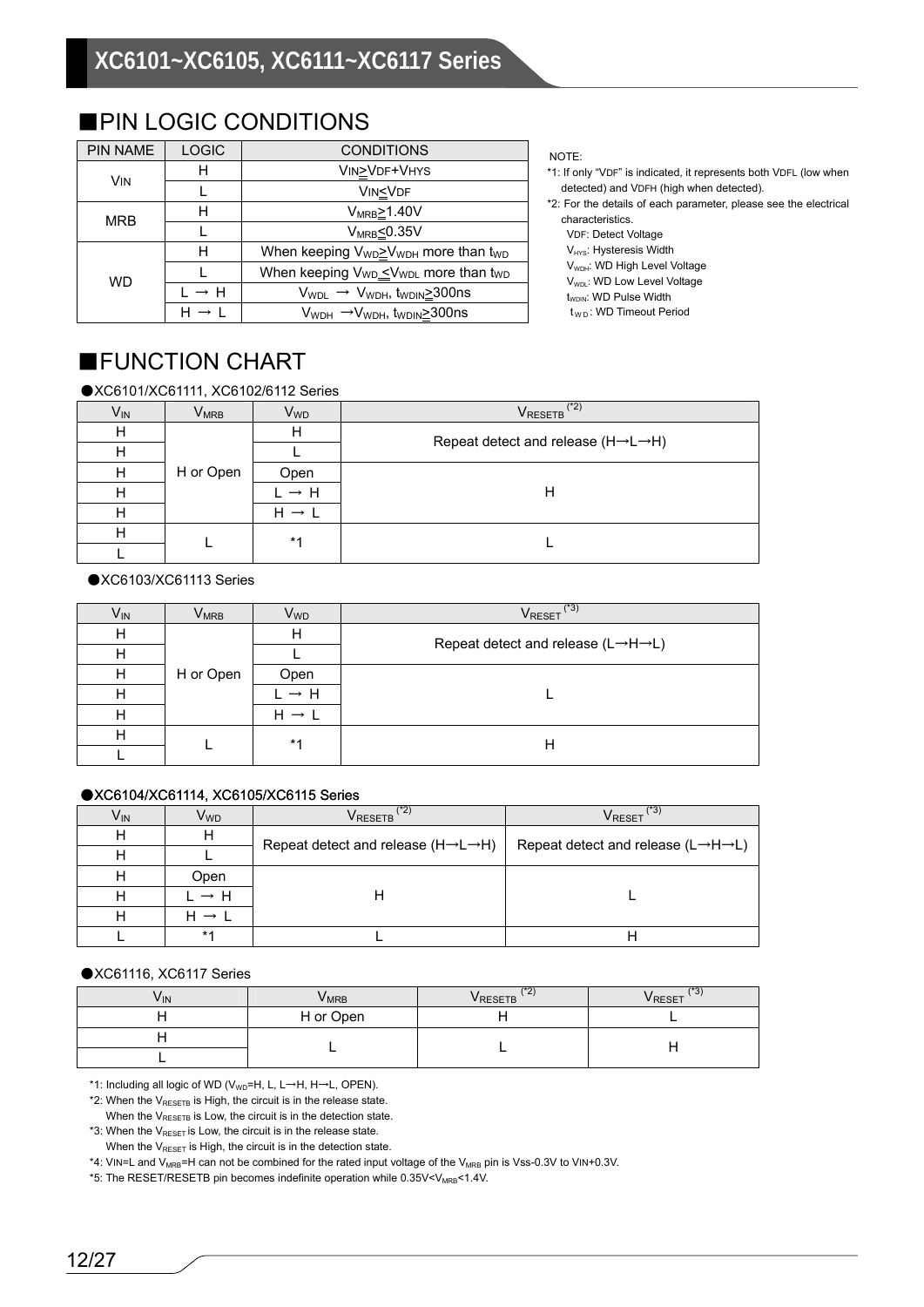### ■TEST CIRCUITS



Circuit 3



Circuit 4



**TOIREX** 13/27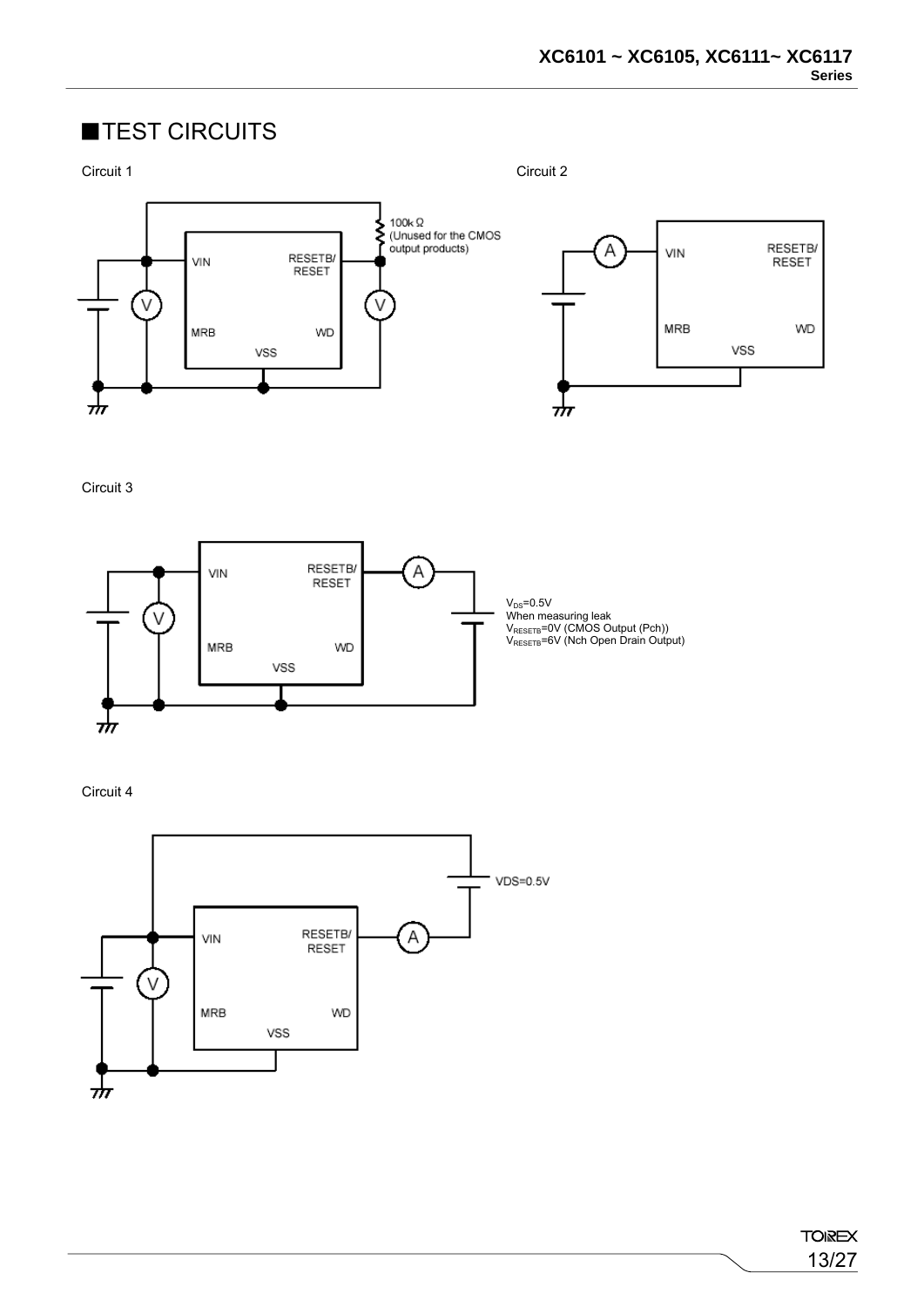### ■TEST CIRCUITS (Continued)

Circuit 5



Circuit 6





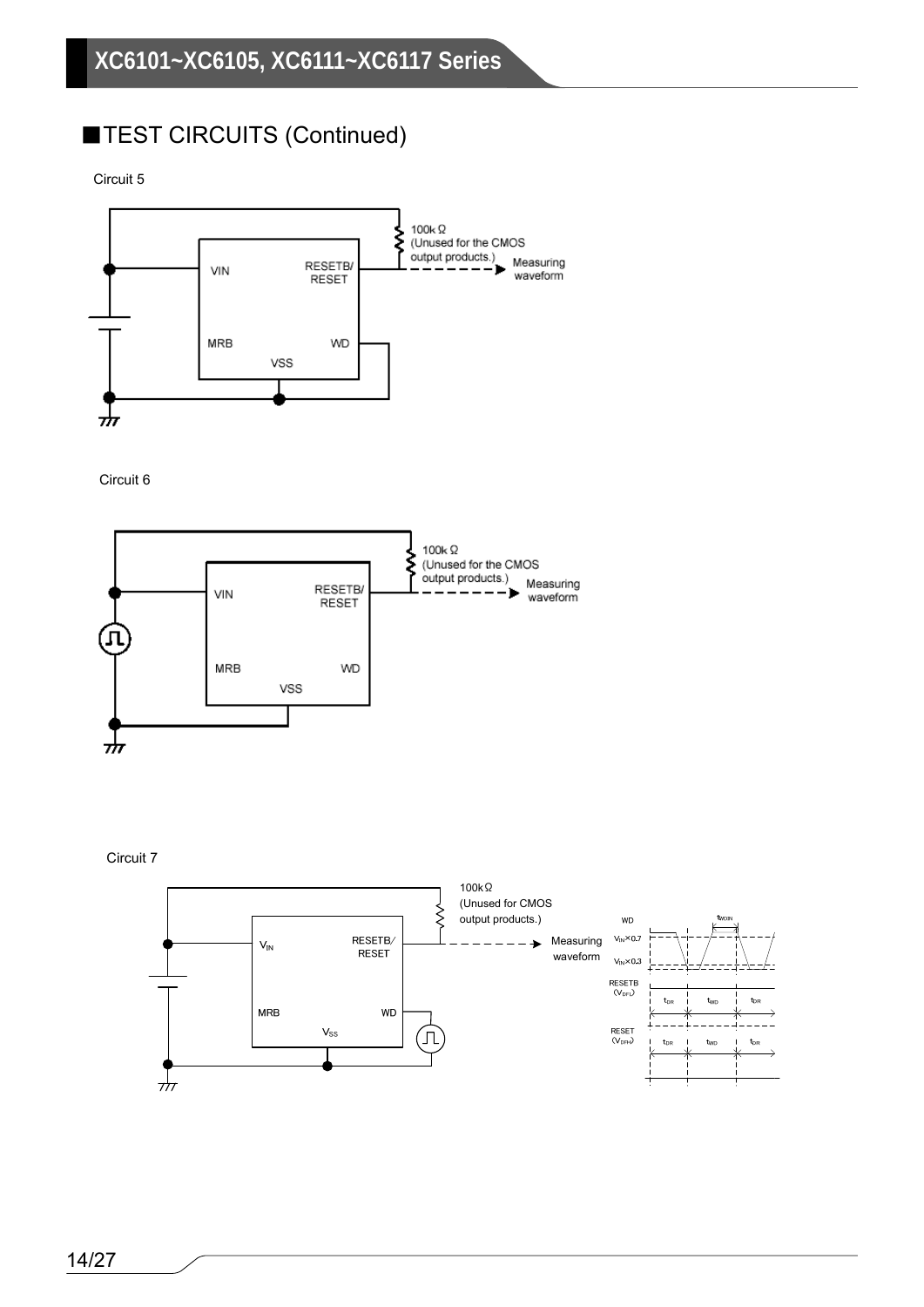### ■TEST CIRCUITS (Continued)

Circuit 8 Circuit 9





Circuit 10



Circuit 11

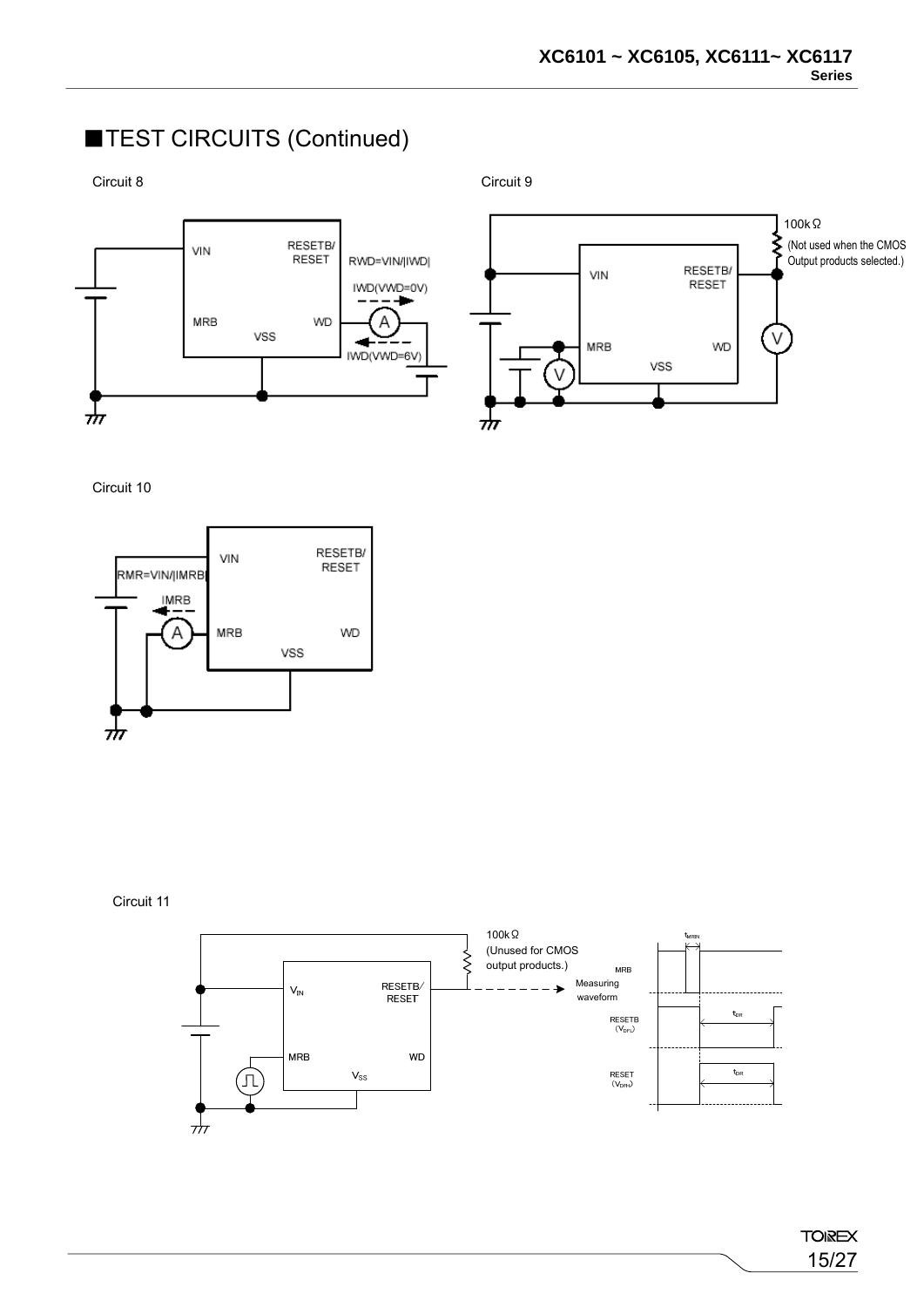### ■TYPICAL PERFORMANCE CHARACTERISTICS

#### (1.1) Supply Current vs. Input Voltage



(1.2) Supply Current vs. Input Voltage



\* 'X' represents both '0' and '1'. (ex. XC61X1⇒XC6101 and XC6111)

XC61X1~XC61X5 (2.7V) 30 25 Supply Current: ISS (μA) Supply Current: ISS (µA) Supply Current: ISS (μA) 20 Ta=25℃ Ta=85℃ 15 10 5 Ta=-40℃ 0 0123456 Input Voltage: VIN (V) and the Collection of the Collection of the Input Voltage: VIN (V)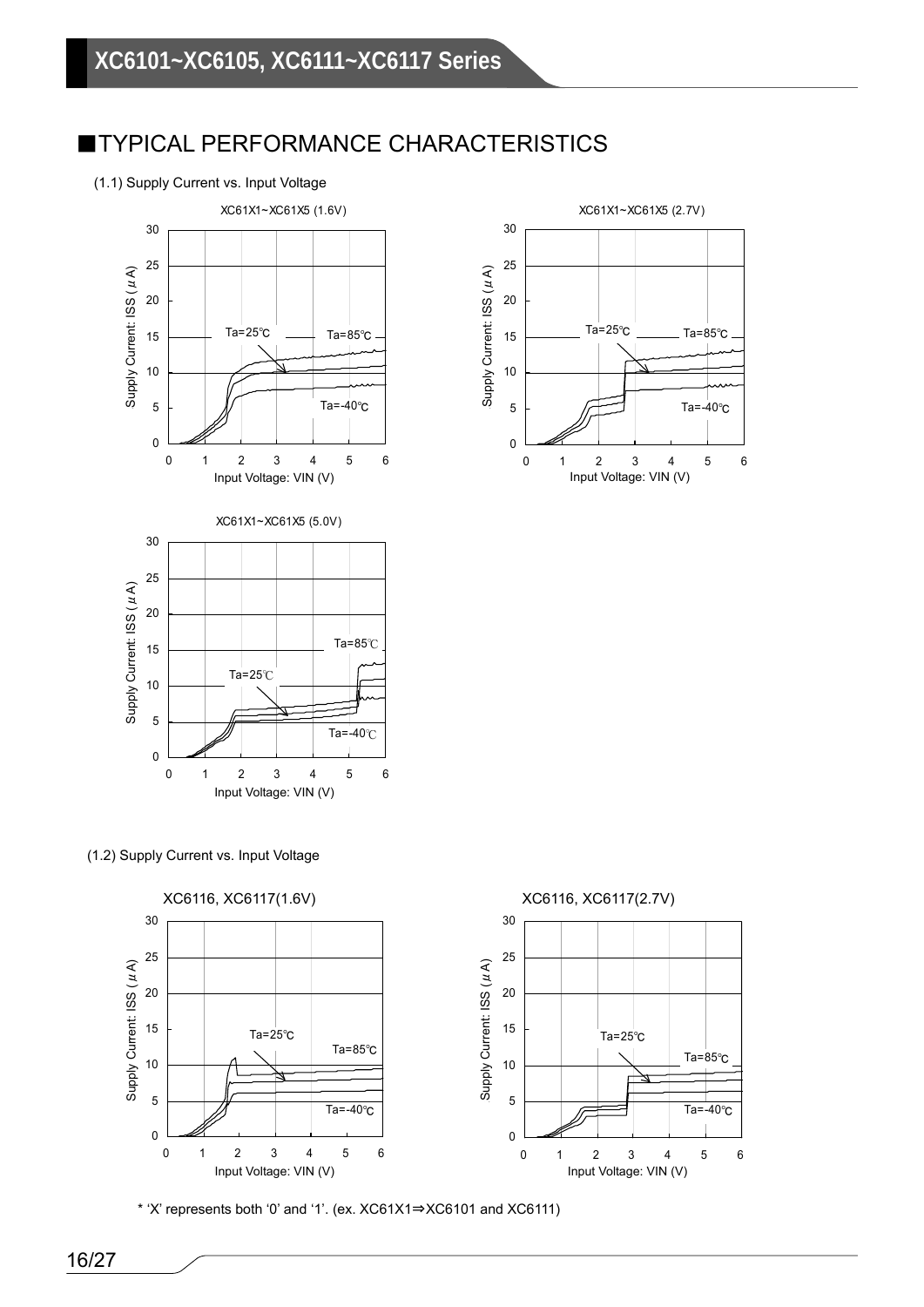2.60

-50 -25 0 25 50 75 100

VDF

XC61X1~XC61X7 (2.7V)

VDR

2.70

Detect, Release Voltage: VDF,VDR (V)

Detect, Release Voltage: VDF, VDR (V)

2.80

2.90

(1.2) Supply Current vs. Input Voltage (Continued)



#### (2) Detect, Release Voltage vs. Ambient Temperature



\* 'X' represents both '0' and '1'. (ex. XC61X1⇒XC6101 and XC6111)

**TOIREX** 17/27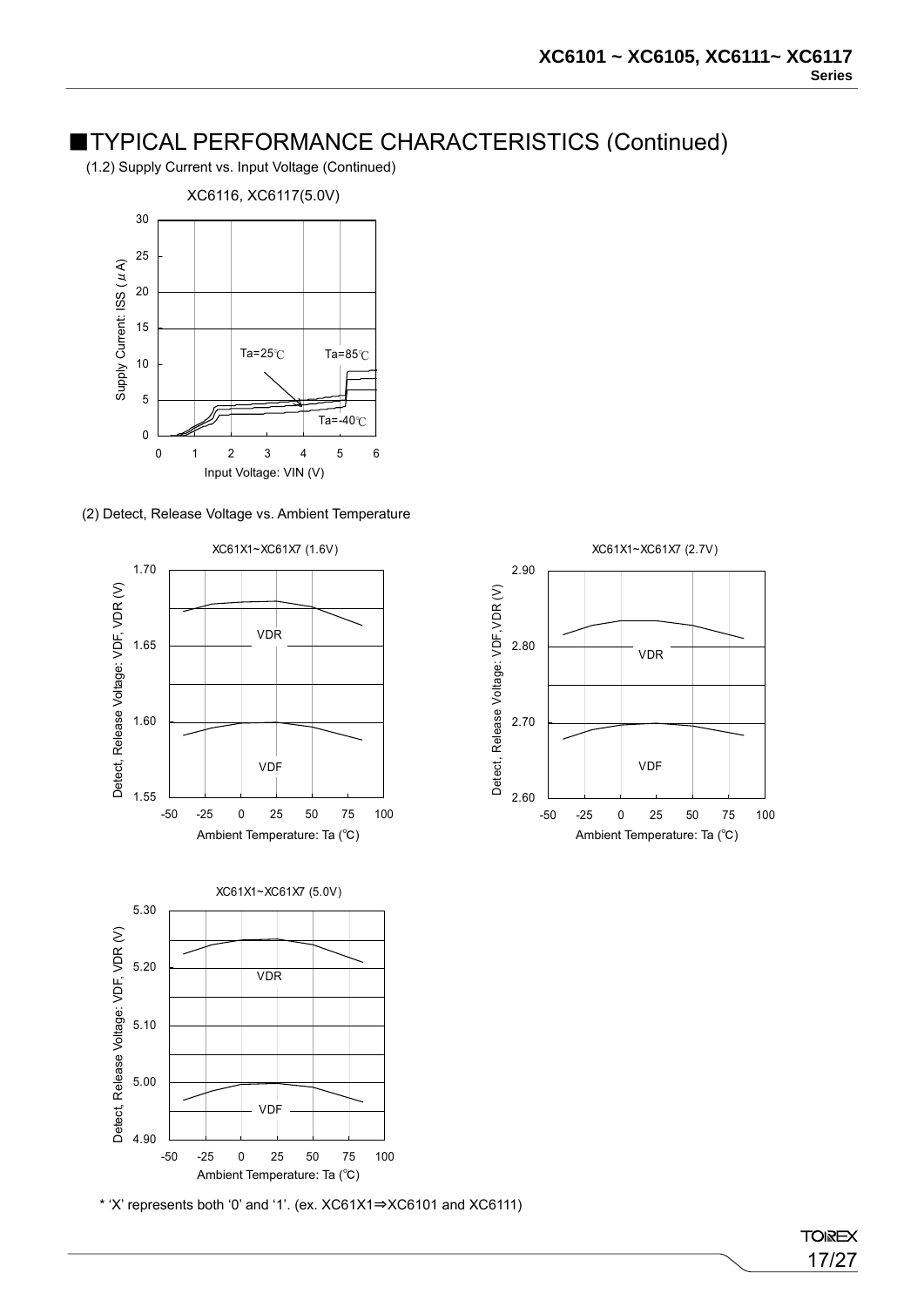(3.1) Detect, Release Voltage vs. Input Voltage (VDFL)



(3.2) Detect, Release Voltage vs. Input Voltage (VDFH)



\* 'X' represents both '0' and '1'. (ex. XC61X1⇒XC6101 and XC6111)

3.0 Detect, Release Voltage: VDFL, VDR (V) Detect, Release Voltage: VDFL, VDR (V) Jetect, Release Voltage: VDFL, VDR ( Rpull:100kΩ 2.5 Ta=-40℃ 25℃ 85℃ 2.0 ↓:VDF ↑:VDR 1.5 1.0 0.5 0.0 0 1 2 3 Input Voltage: VIN (V) Input Voltage: VIN (V)

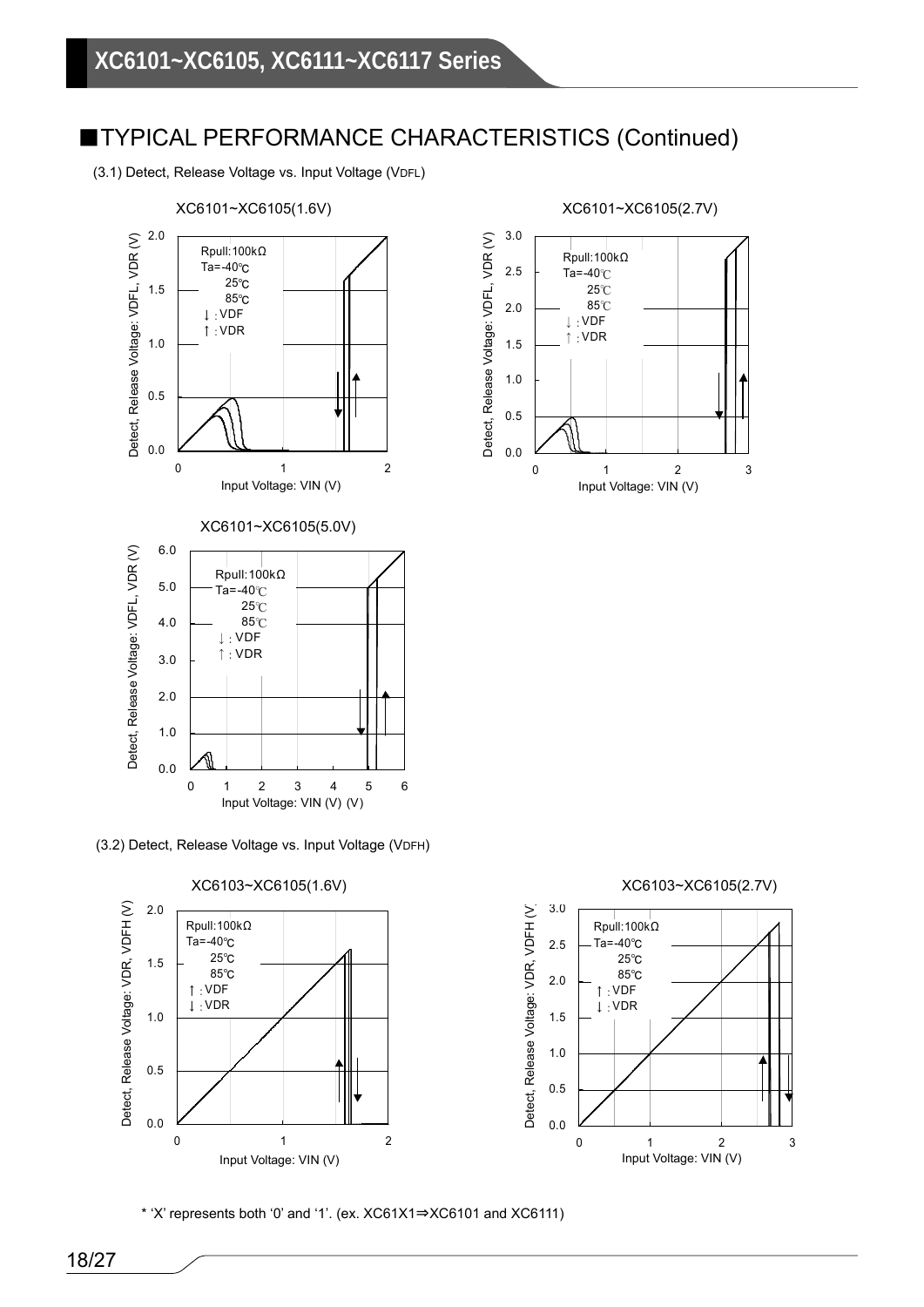(3.2) Detect, Release Voltage vs. Input Voltage (VDFH) (Continued)



(4) N-ch Driver Output Current vs. VDS



(5) N-ch Driver Output Current vs. Input Voltage



\* 'X' represents both '0' and '1'. (ex. XC61X1⇒XC6101 and XC6111)

**TOIREX** 19/27

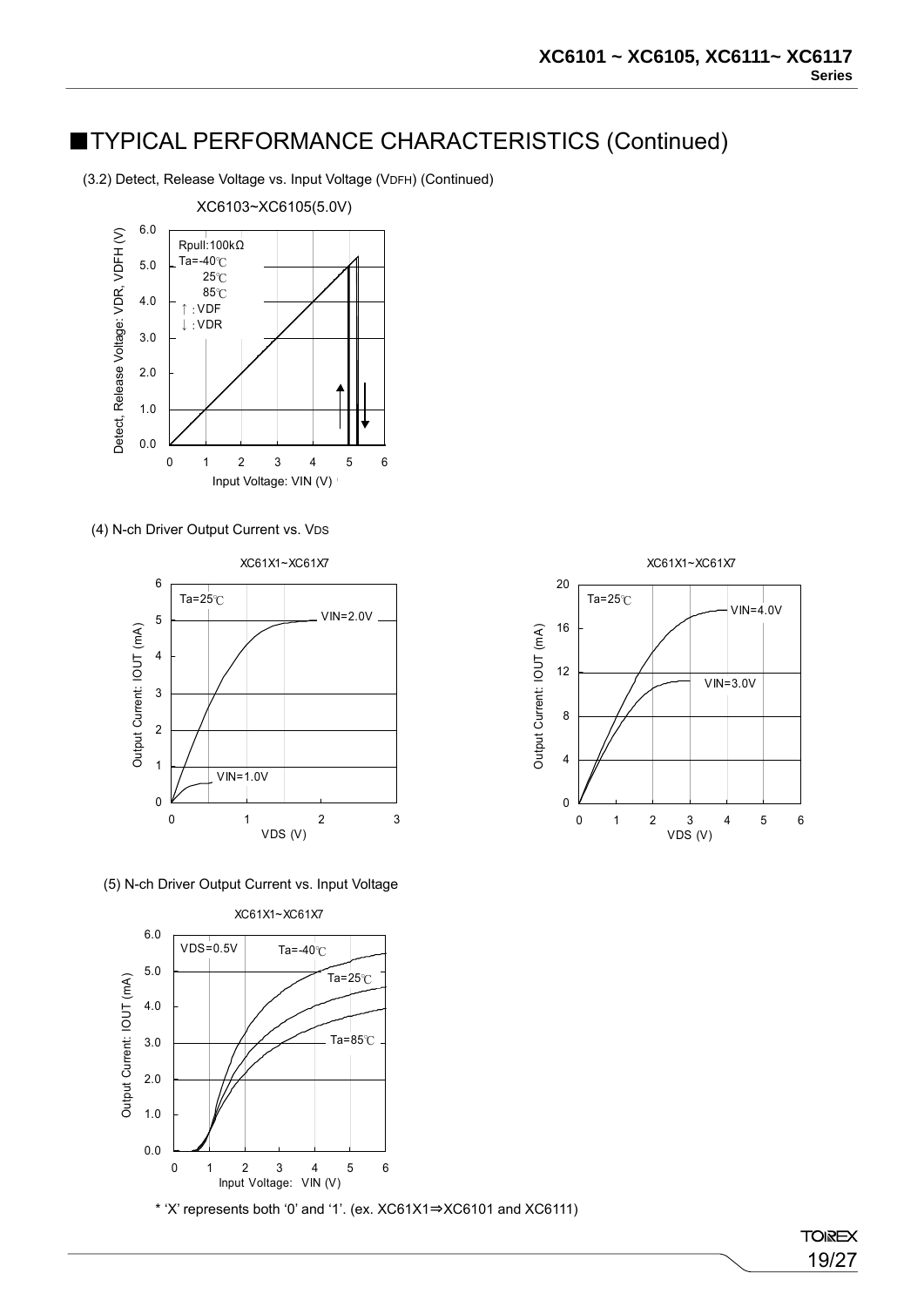(6) P-ch Driver Output Current vs. Input Voltage 1



(8) Release Delay Time vs. Ambient Temperature



\* 'X' represents both '0' and '1'. (ex. XC61X1⇒XC6101 and XC6111)

(7) P-ch Driver Output Current vs. Input Voltage 2



 $\overline{0}$ 50 100 150 200 250 300 -50 -25 0 25 50 75 100 Ambient Temperature: Ta (℃) XC61X1~XC61X7  $t_{DR}$ =100ms

Release Delay Time tDR (ms)

Release Delay Time tDR (ms)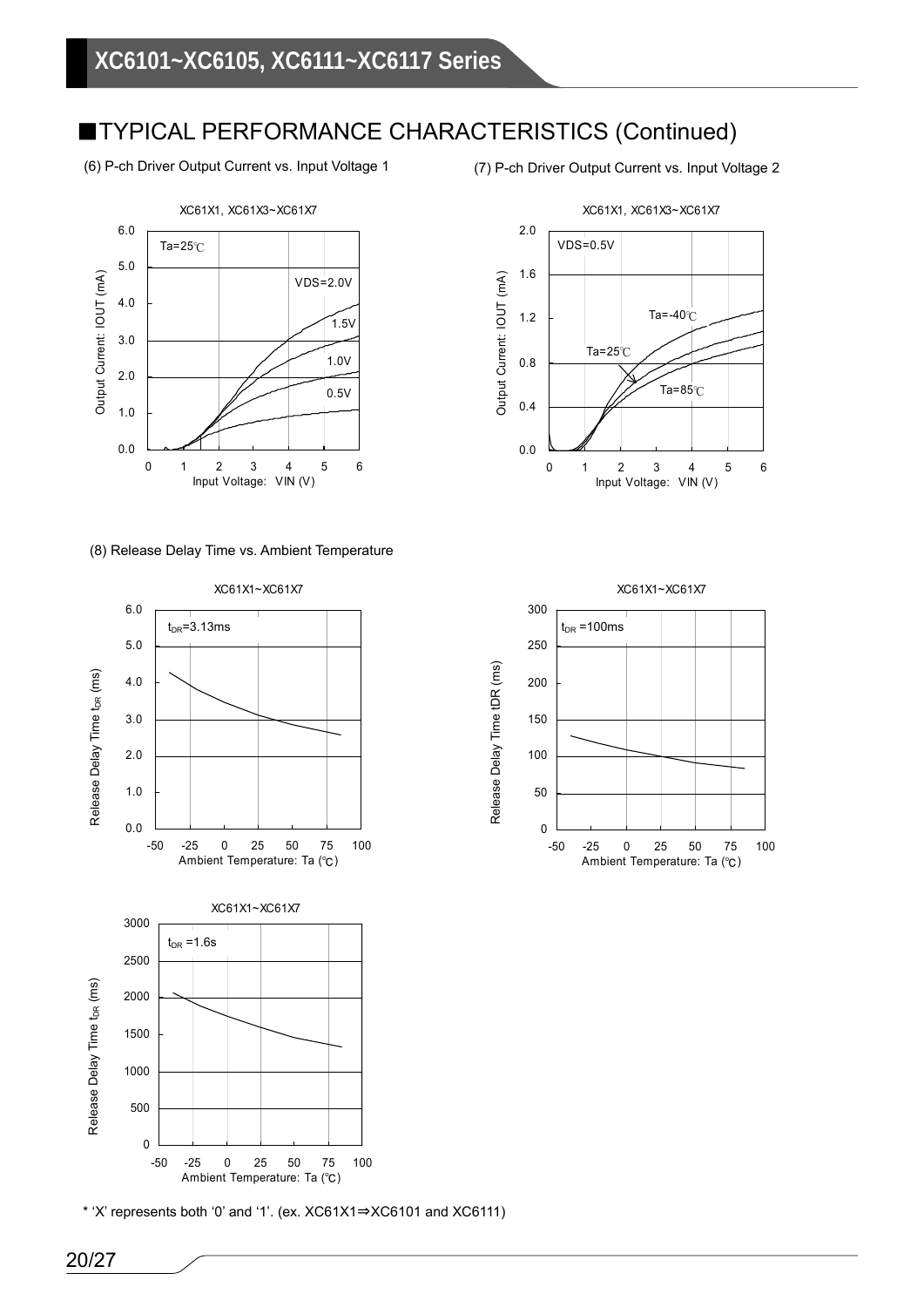(9) Watchdog Timeout Period vs. Ambient Temperature





\* 'X' represents both '0' and '1'. (ex. XC61X1⇒XC6101 and XC6111)





**TOIREX** 21/27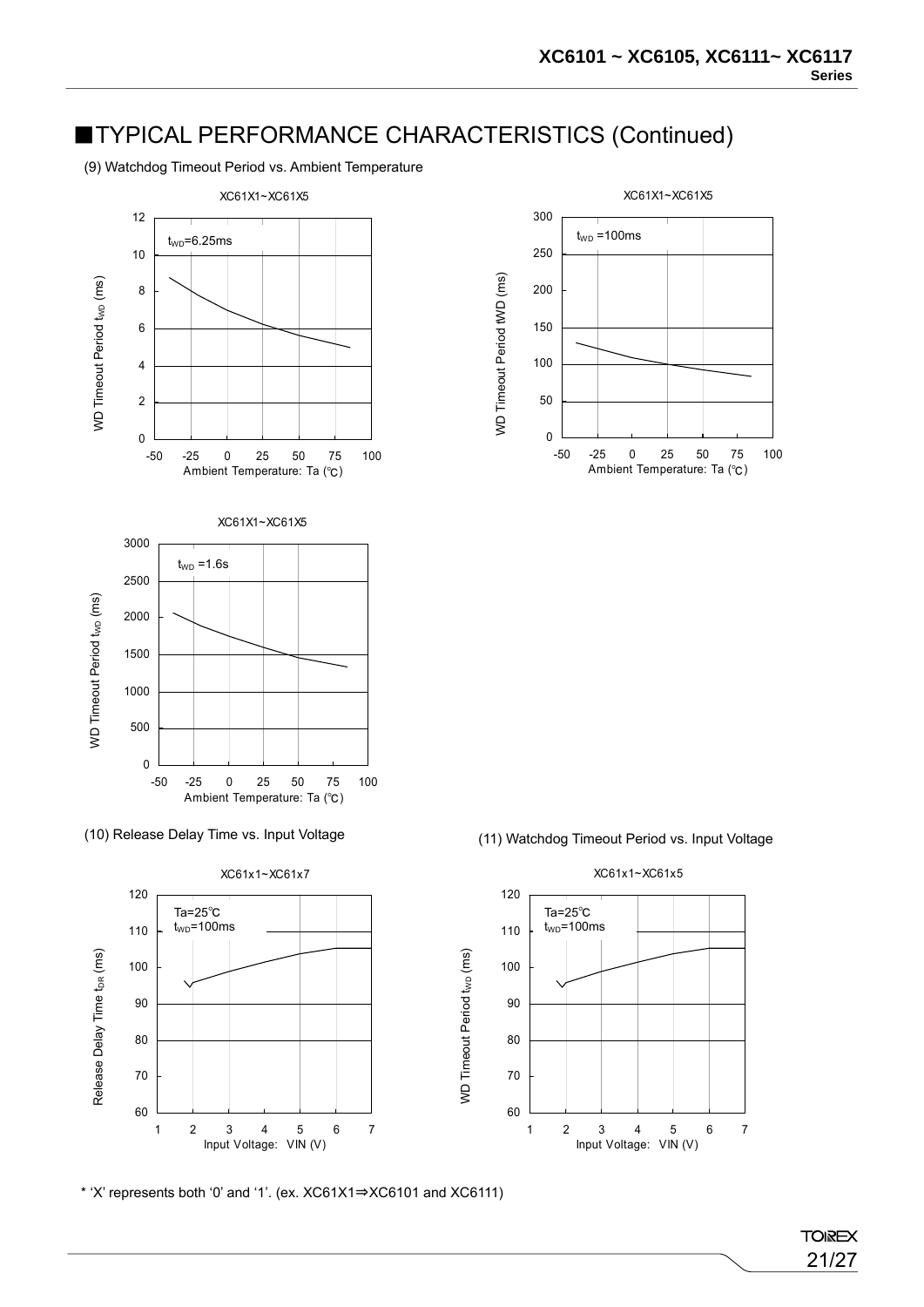



\* 'X' represents both '0' and '1'. (ex. XC61X1⇒XC6101 and XC6111)







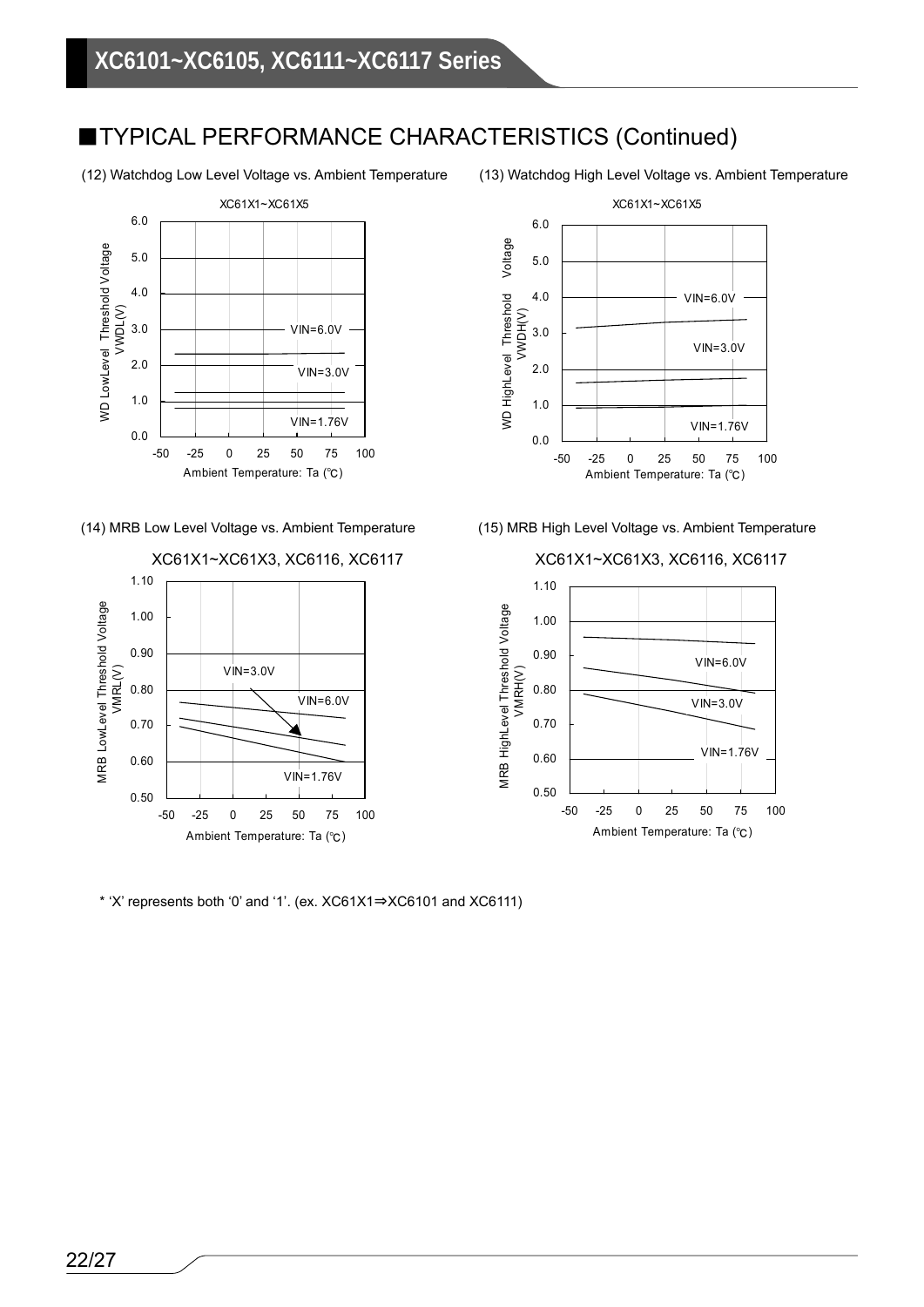





(Reference) (Reference)





- (0.50) 1.4±0.05  $\sqrt{0.20 \pm 0.05}$  $0.10 \pm 0.05$
- ●USP-6C Reference Pattern Layout ●USP-6C Reference Metal Mask Design



# ■PACKAGING INFORMATION

 $\bullet$  SOT-25  $\bullet$  USP-6C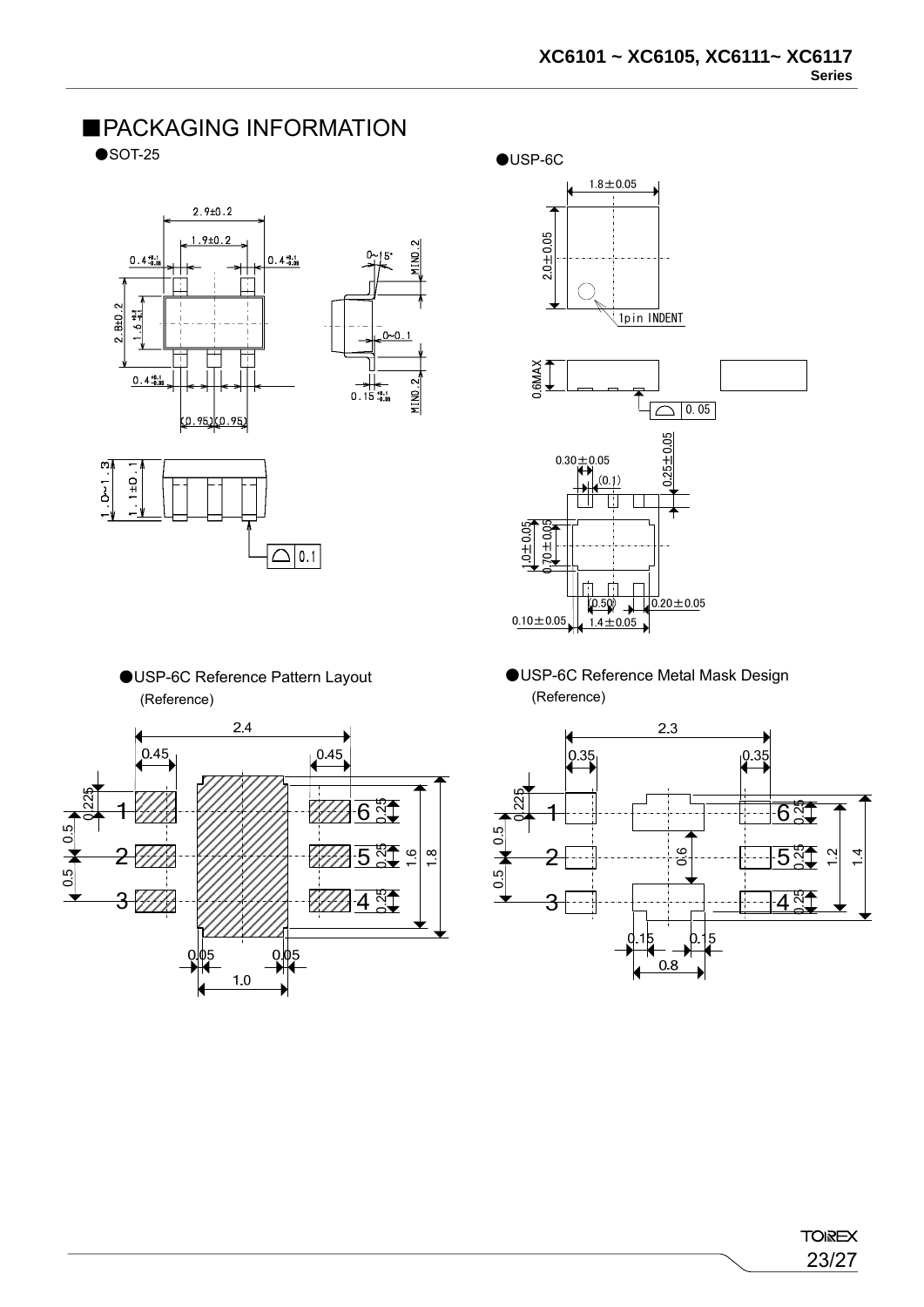# ■MARKING RULE<br>●SOT-25



|  | (1) represents product series |
|--|-------------------------------|
|--|-------------------------------|

| <b>MARK</b> | <b>PRODUCT SERIES</b> | <b>MARK</b> | <b>PRODUCT SERIES</b> |
|-------------|-----------------------|-------------|-----------------------|
|             | XC6101xxxxxx          |             | XC6112xxxxxx          |
|             | XC6102xxxxxx          |             | XC6113xxxxxx          |
|             | XC6103xxxxxx          |             | XC6114xxxxxx          |
|             | XC6104xxxxxx          |             | XC6115xxxxxx          |
|             | XC6105xxxxxx          |             | XC6116xxxxxx          |
|             | XC6111xxxxxx          |             | XC6117xxxxxx          |

#### ② represents release delay time and watchdog timeout period

| <b>MARK</b>    | <b>RELEASE</b><br><b>DELAY</b><br>TIME | <b>WATCH DOG</b><br>TIMEOUT PERIOD | <b>PRODUCT</b><br><b>SERIES</b> | <b>MARK</b> | <b>RELEASE</b><br><b>DELAY</b><br><b>TIME</b> | <b>WATCH DOG</b><br>TIMEOUT PERIOD | <b>PRODUCT</b><br><b>SERIES</b> |
|----------------|----------------------------------------|------------------------------------|---------------------------------|-------------|-----------------------------------------------|------------------------------------|---------------------------------|
| A              | 3.13ms                                 | XC6116, XC6117 series              | XC61xxA0xxxx                    | Е           | 50 <sub>ms</sub>                              | 400ms                              | XC61xxC5xxxx                    |
| 0              | 3.13ms                                 | 6.25ms                             | XC61xxA1xxxx                    | F           | 50 <sub>ms</sub>                              | 1.6s                               | XC61xxC6xxxx                    |
|                | 3.13ms                                 | 50 <sub>ms</sub>                   | XC61xxA2xxxx                    | D           | 100ms                                         | XC6116, XC6117 series              | XC61xxD0xxxx                    |
| $\overline{2}$ | 3.13ms                                 | 100ms                              | XC61xxA3xxxx                    | H           | 100 <sub>ms</sub>                             | 100 <sub>ms</sub>                  | XC61xxD3xxxx                    |
| 3              | 3.13ms                                 | 200 <sub>ms</sub>                  | XC61xxA4xxxx                    | Κ           | 100 <sub>ms</sub>                             | 200 <sub>ms</sub>                  | XC61xxD4xxxx                    |
| 4              | 3.13ms                                 | 400ms                              | XC61xxA5xxxx                    |             | 100ms                                         | 400ms                              | XC61xxD5xxxx                    |
| 5              | 3.13ms                                 | 1.6s                               | XC61xxA6xxxx                    | M           | 100ms                                         | 1.6s                               | XC61xxD6xxxx                    |
| B              | 25 <sub>ms</sub>                       | XC6116, XC6117 series              | XC61xxB0xxxx                    | F           | 200 <sub>ms</sub>                             | XC6116, XC6117 series              | XC61xxE0xxxx                    |
| 6              | 25ms                                   | 50ms                               | XC61xxB2xxxx                    | P           | 200ms                                         | 200 <sub>ms</sub>                  | XC61xxE4xxxx                    |
|                | 25ms                                   | 100ms                              | XC61xxB3xxxx                    | R           | 200 <sub>ms</sub>                             | 400ms                              | XC61xxE5xxxx                    |
| 8              | 25 <sub>ms</sub>                       | 200 <sub>ms</sub>                  | XC61xxB4xxxx                    | S           | 200 <sub>ms</sub>                             | 1.6s                               | XC61xxE6xxxx                    |
| 9              | 25ms                                   | 400ms                              | XC61xxB5xxxx                    | F           | 400ms                                         | XC6116, XC6117 series              | XC61xxF0xxxx                    |
| A              | 25 <sub>ms</sub>                       | 1.6s                               | XC61xxB6xxxx                    |             | 400ms                                         | 400ms                              | XC61xxF5xxxx                    |
| С              | 50 <sub>ms</sub>                       | XC6116, XC6117 series              | XC61xxC0xxxx                    | U           | 400ms                                         | 1.6s                               | XC61xxF6xxxx                    |
| B              | 50ms                                   | 50ms                               | XC61xxC2xxxx                    | н           | 1.6s                                          | XC6116, XC6117 series              | XC61xxH0xxxx                    |
| С              | 50 <sub>ms</sub>                       | 100 <sub>ms</sub>                  | XC61xxC3xxxx                    | v           | 1.6s                                          | 1.6s                               | XC61xxH6xxxx                    |
| D              | 50 <sub>ms</sub>                       | 200 <sub>ms</sub>                  | XC61xxC4xxxx                    |             |                                               |                                    |                                 |

#### ③ represents detect voltage

XC6101/11/02/12/03/13/04/14/15/16/17Series

| <b>MARK</b>    | <b>DETECT VOLTAGE</b> | <b>PRODUCT SERIES</b> | <b>MARK</b> | <b>DETECT VOLTAGE</b> | <b>PRODUCT SERIES</b> |
|----------------|-----------------------|-----------------------|-------------|-----------------------|-----------------------|
|                | 1.6                   | XC61Xxxx16xx          |             | 3.4                   | XC61Xxxx34xx          |
| н              | 1.7                   | XC61Xxxx17xx          |             | 3.5                   | XC61Xxxx35xx          |
| κ              | 1.8                   | XC61Xxxx18xx          | 5           | 3.6                   | XC61Xxxx36xx          |
|                | 1.9                   | XC61Xxxx19xx          | 6           | 3.7                   | XC61Xxxx37xx          |
| M              | 2.0                   | XC61Xxxx20xx          |             | 3.8                   | XC61Xxxx38xx          |
| N              | 2.1                   | XC61Xxxx21xx          | <u>8</u>    | 3.9                   | XC61Xxxx39xx          |
| P              | 2.2                   | XC61Xxxx22xx          | 9           | 4.0                   | XC61Xxxx40xx          |
| R              | 2.3                   | XC61Xxxx23xx          | Α           | 4.1                   | XC61Xxxx41xx          |
| S              | 2.4                   | XC61Xxxx24xx          | <u>B</u>    | 4.2                   | XC61Xxxx42xx          |
|                | 2.5                   | XC61Xxxx25xx          | С           | 4.3                   | XC61Xxxx43xx          |
| U              | 2.6                   | XC61Xxxx26xx          | D           | 4.4                   | XC61Xxxx44xx          |
|                | 2.7                   | XC61Xxxx27xx          | E           | 4.5                   | XC61Xxxx45xx          |
| X              | 2.8                   | XC61Xxxx28xx          |             | 4.6                   | XC61Xxxx46xx          |
|                | 2.9                   | XC61Xxxx29xx          | Н           | 4.7                   | XC61Xxxx47xx          |
| $\overline{ }$ | 3.0                   | XC61Xxxx30xx          |             | 4.8                   | XC61Xxxx48xx          |
|                | 3.1                   | XC61Xxxx31xx          |             | 4.9                   | XC61Xxxx49xx          |
|                | 3.2                   | XC61Xxxx32xx          | М           | 5.0                   | XC61Xxxx50xx          |
| ◠              | 3.3                   | XC61Xxxx33xx          |             |                       |                       |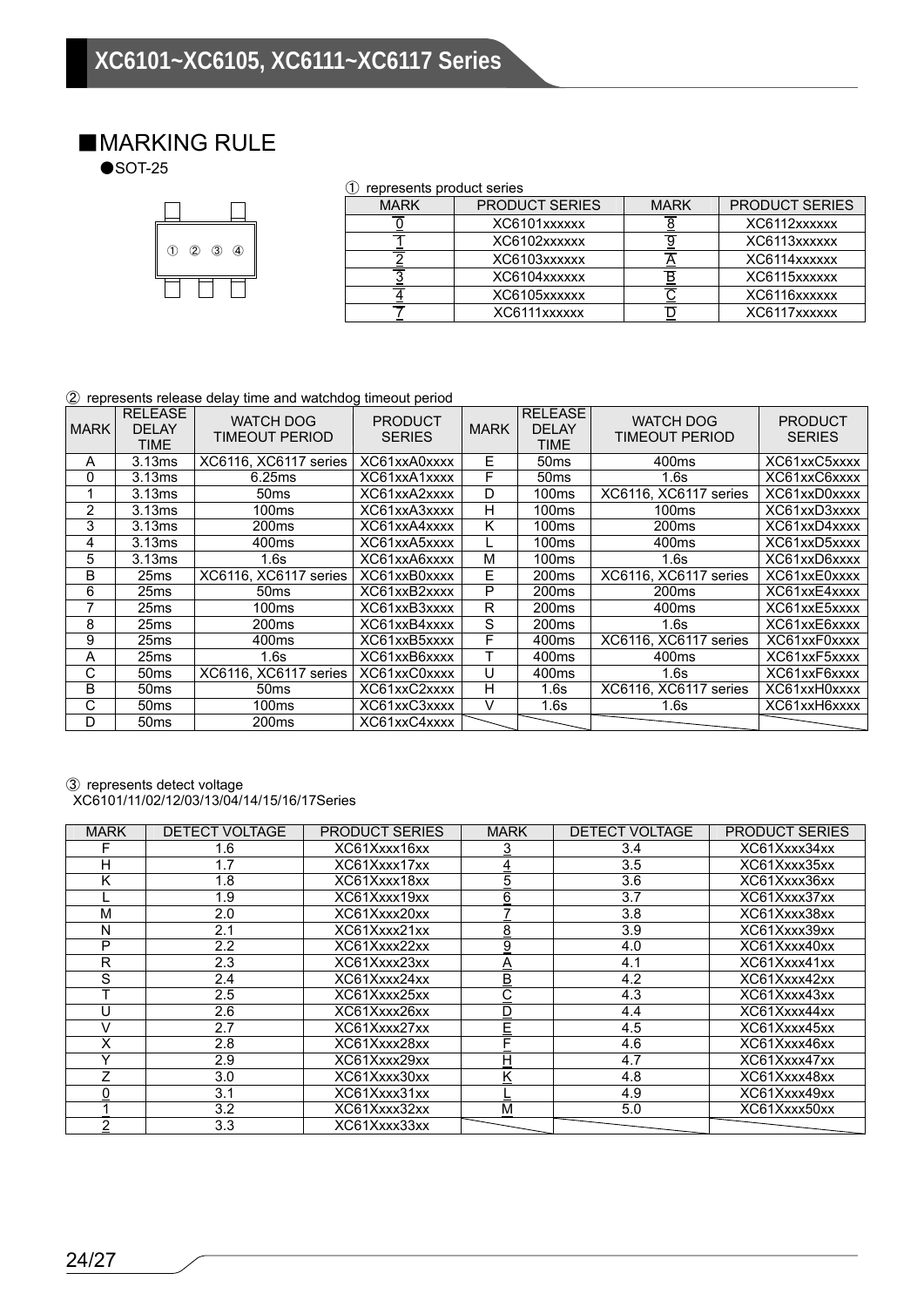### ■MARKING RULE (Continued)

③ represents detect voltage XC6105 Series

| <b>MARK</b>    | <b>DETECT VOLTAGE</b> | <b>PRODUCT SERIES</b> | <b>MARK</b>              | <b>DETECT VOLTAGE</b> | <b>PRODUCT SERIES</b> |
|----------------|-----------------------|-----------------------|--------------------------|-----------------------|-----------------------|
| F              | 1.6                   | XC6105XX16XX          | 3                        | 3.4                   | XC6105XX34XX          |
| н              | 1.7                   | XC6105XX17XX          | 4                        | 3.5                   | XC6105XX35XX          |
| Κ              | 1.8                   | XC6105XX18XX          | 5                        | 3.6                   | XC6105XX36XX          |
|                | 1.9                   | XC6105XX19XX          | 6                        | 3.7                   | XC6105XX37XX          |
| M              | 2.0                   | XC6105XX20XX          | 7                        | 3.8                   | XC6105XX38XX          |
| N              | 2.1                   | XC6105XX21XX          | 8                        | 3.9                   | XC6105XX39XX          |
| P              | 2.2                   | XC6105XX22XX          | 9                        | 4.0                   | XC6105XX40XX          |
| R              | 2.3                   | XC6105XX23XX          | <u>A</u>                 | 4.1                   | XC6105XX41XX          |
| S              | 2.4                   | XC6105XX24XX          | $\underline{\mathsf{B}}$ | 4.2                   | XC6105XX42XX          |
| т              | 2.5                   | XC6105XX25XX          | $\overline{C}$           | 4.3                   | XC6105XX43XX          |
| U              | 2.6                   | XC6105XX26XX          | $\overline{\mathsf{D}}$  | 4.4                   | XC6105XX44XX          |
| $\vee$         | 2.7                   | XC6105XX27XX          | E                        | 4.5                   | XC6105XX45XX          |
| X              | 2.8                   | XC6105XX28XX          | E                        | 4.6                   | XC6105XX46XX          |
| Υ              | 2.9                   | XC6105XX29XX          | H                        | 4.7                   | XC6105XX47XX          |
| Z              | 3.0                   | XC6105XX30XX          | Κ                        | 4.8                   | XC6105XX48XX          |
| $\Omega$       | 3.1                   | XC6105XX31XX          |                          | 4.9                   | XC6105XX49XX          |
|                | 3.2                   | XC6105XX32XX          | $\underline{\mathsf{M}}$ | 5.0                   | XC6105XX50XX          |
| $\overline{2}$ | 3.3                   | XC6105XX33XX          |                          |                       |                       |

④ represents production lot number

0 to 9 and A to Z and inverted 0 to 9 and A to Z repeated. (G, I, J, O, Q, W excluded.)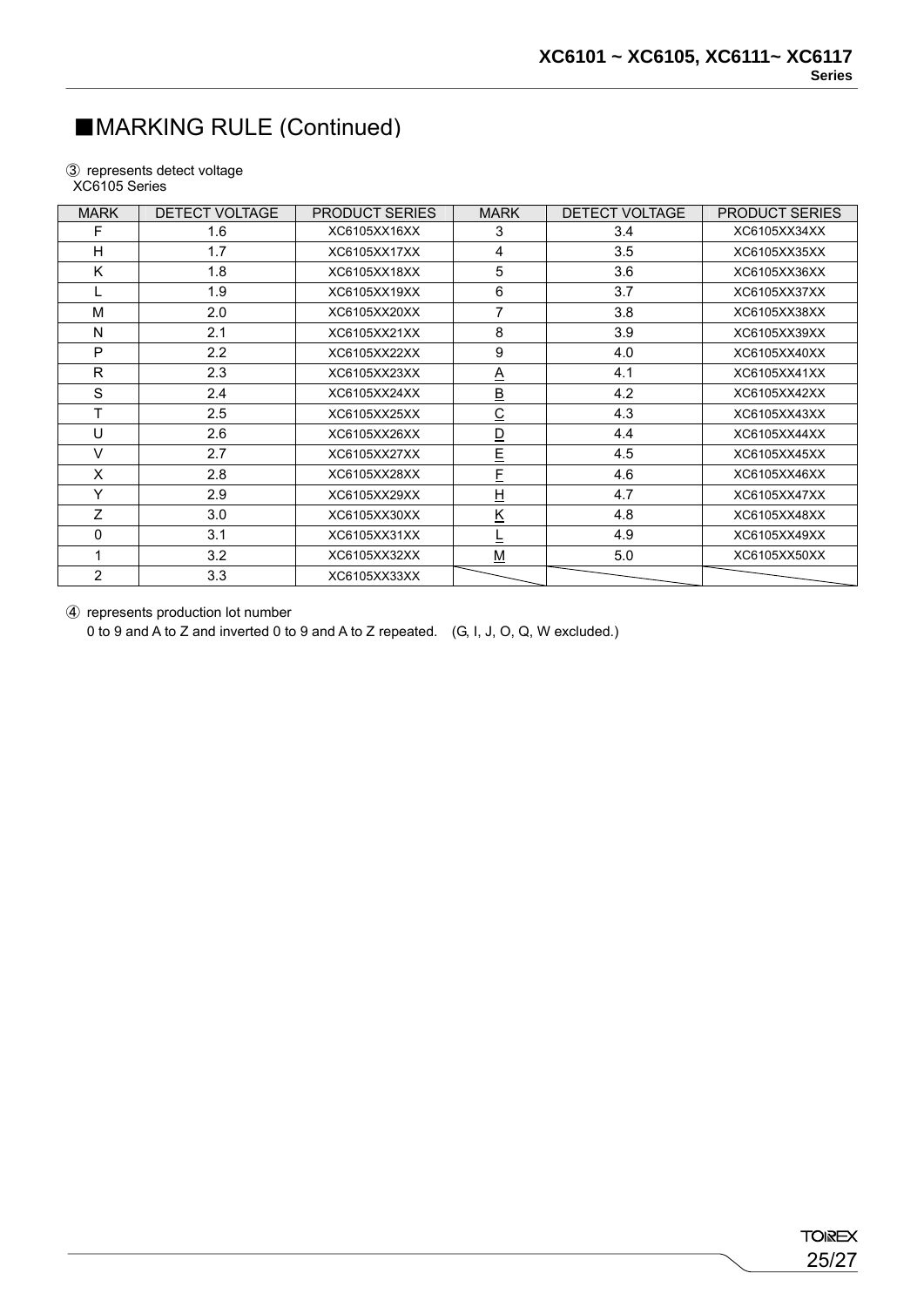### ■MARKING RULE (Continued)

| ⊛ | 闷 |  |
|---|---|--|
| ൈ | ☺ |  |

### ① represents product series

| <u>roproocino produot oorioo</u> |                       |  |                       |  |  |
|----------------------------------|-----------------------|--|-----------------------|--|--|
| <b>MARK</b>                      | <b>PRODUCT SERIES</b> |  | <b>PRODUCT SERIES</b> |  |  |
|                                  | XC6101xxxxxx          |  | XC6112xxxxxx          |  |  |
|                                  | XC6102xxxxxx          |  | XC6113xxxxxx          |  |  |
|                                  | XC6103xxxxxx          |  | XC6114xxxxxx          |  |  |
|                                  | XC6104xxxxxx          |  | XC6115xxxxxx          |  |  |
|                                  | XC6105xxxxxx          |  | XC6116xxxxxx          |  |  |
|                                  | XC6111xxxxxx          |  | XC6117xxxxxx          |  |  |

#### ② represents release delay time

| <b>MARK</b> | <b>RELEASE DELAY TIME</b> | <b>PRODUCT SERIES</b> |
|-------------|---------------------------|-----------------------|
|             | 3.13ms                    | XC61XxAxxxxx          |
|             | 25 <sub>ms</sub>          | XC61XxBxxxxx          |
|             | 50ms                      | XC61XxCxxxxx          |
|             | 100 <sub>ms</sub>         | XC61XxDxxxxx          |
|             | 200 <sub>ms</sub>         | XC61XxExxxxx          |
|             | 400ms                     | XC61XxFxxxxx          |
|             | 1.6s                      | XC61XxHxxxxx          |

#### ③ represents watchdog timeout period

| <b>MARK</b> | <b>WATCHDOG TIMEOUT PERIOD</b> | PRODUCT SERIES |
|-------------|--------------------------------|----------------|
|             | XC6116, XC6117 series          | XC61Xxx0xxxx   |
|             | 6.25ms                         | XC61Xxx1xxxx   |
|             | 50ms                           | XC61Xxx2xxxx   |
|             | 100 <sub>ms</sub>              | XC61Xxx3xxxx   |
|             | 200 <sub>ms</sub>              | XC61Xxx4xxxx   |
| 5           | 400ms                          | XC61Xxx5xxxx   |
|             | 1.6s                           | XC61Xxx6xxxx   |

### ④⑤ represents detect voltage

| <b>MARK</b> |  | DETECT VOLTAGE (V) | <b>PRODUCT SERIES</b> |  |
|-------------|--|--------------------|-----------------------|--|
|             |  |                    |                       |  |
|             |  | 3.3                | XC61Xxxx33xx          |  |
|             |  |                    | XC61Xxxx50xx          |  |

⑥ represents production lot number

0 to 9 and A to Z repeated. (G, I, J, O, Q, W excluded.)

X No character inversion used.

XX 'X' represents both '0' and '1'. (ex. XC61X1⇒XC6101 and XC6111)